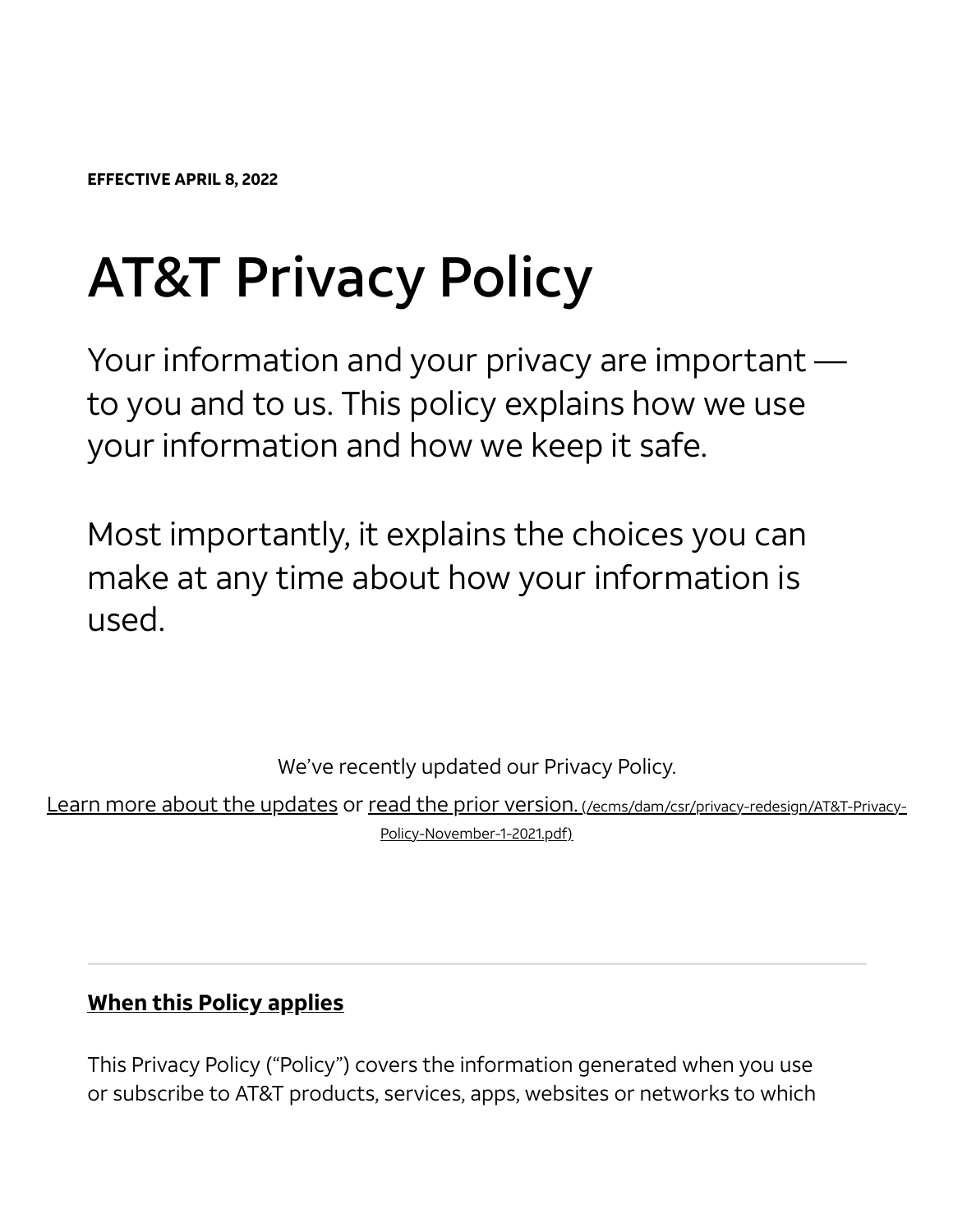this policy is linked. In the Policy, we call them "Products or Services" for short. They include voice, data, internet and other products, services and apps.

This Policy applies to you and anyone who uses our Products or Services under your account, except where we identify for you that separate AT&T privacy policies or terms and conditions apply. You are responsible for making sure all users under your account understand and agree to this Policy.

#### Here are special circumstances where this Policy may not apply, or may apply in addition to other policies:

- Some of our Products or Services for example our FirstNet service may be covered by their own privacy policies or additional privacy terms and conditions, while, U-verse TV is governed by the DIRECTV privacy policy. [\(http://www.directv.com/privacy\)](http://www.directv.com/privacy)
- Some of our affiliates such as DIRECTV and Cricket have their own privacy policies that apply to data they collect from products, services and apps they provide. Any data collected subject to this Policy that is shared with those affiliates will still be protected consistent with this Policy.
- Some areas both inside and outside of the United States for example California and the European Union – require us to adopt different policy terms and commitments in accordance with local laws.
- In certain cases, when you're using your AT&T Products or Services, other companies may be collecting information, so that your information may be covered by this Policy and other privacy policies at the same time. Here are some examples: if you purchase one of our Products or Services from a retailer; if you use our Services to connect to a social networking service or another company's Wi-Fi network; or if you provide your information to another company through a co-branded website, app or service controlled by the other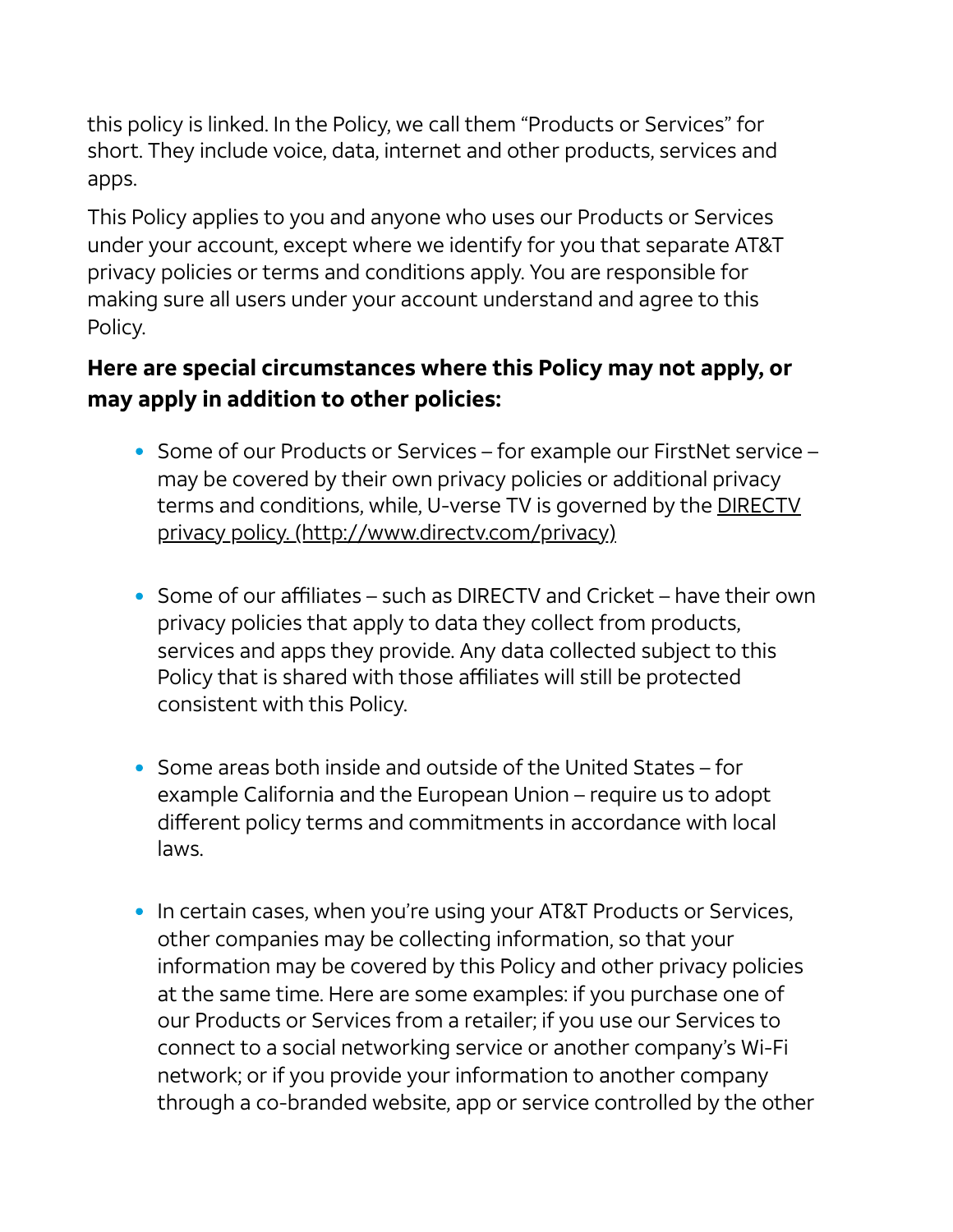company. In those cases, any information you provide to those companies may be subject to just their policy, or subject to both their policy and ours.

If you are an AT&T business customer, we may have written Product or Service agreements that contain specific provisions about confidentiality, security or handling of information. When one of those agreements differs from or conflicts with this Policy, the terms of those agreements will apply instead.

#### <span id="page-2-0"></span>The information we collect

We collect information about you and how you're using our Products or Services along with information about your devices and equipment. This may include performance information, along with web browsing, location and video viewing information.

#### Here are detailed examples of types of information we collect from our Products or Services:

- Account Information: includes things like contact and billing information, service-related details and history and similar information, including Customer Proprietary [Network Information](#page-28-0). It also includes technical, equipment and usage information that relate to the services, products, websites and networks we provide you.
- Web browsing and app information includes things like the websites you visit or mobile apps you use. We use pixels, cookies, and similar technologies, and collect information on and off our network. We do not decrypt information you transmit using a secure website or app – including sensitive data like passwords or your banking information. We collect information including internet protocol and website address, and identifiers like advertising IDs and device IDs.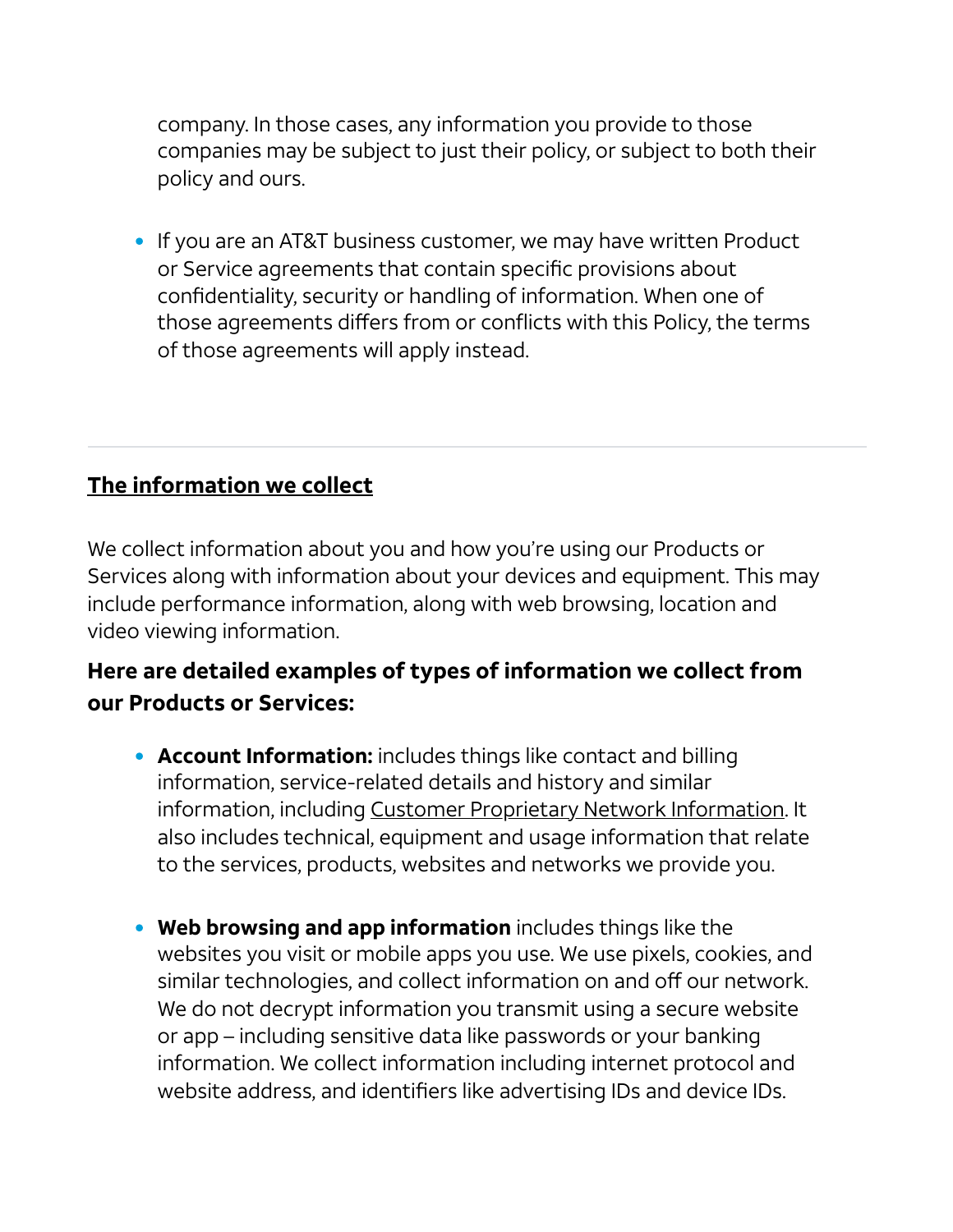This may also include information about the time you spend on websites or apps, the links or advertisements you see, the videos you watch online using our mobility and broadband services, search terms you enter, and items in your online shopping cart. We use this information together with data from testing and running our network.

- **Equipment Information** includes information that identifies or relates to equipment on our networks, such as type, identifier, status, settings, configuration, software or use.
- Network performance and usage information includes information about our networks, including your use of Products or Services or equipment on the networks, and how they are performing.
- **Location Information** includes your street address, your ZIP code and where your device is located. Location information is generated when the devices, Products or Services you use interact with cell towers, Wi-Fi routers, Bluetooth services, access points, other devices, beacons and/or with other technologies, including GPS satellites.
- **Biometric Information** such as unique biological pattern or characteristic or other unique physical or digital representation of biometric data, like a fingerprint, voiceprint, or scan of face geometry, that is used to identify a specific individual. To learn more, see AT&T's Biometric Information Privacy Notice.

[\(/csr/home/privacy/full\\_privacy\\_policy/biometrics.html\)](https://about.att.com/csr/home/privacy/full_privacy_policy/biometrics.html)

#### <span id="page-3-0"></span>How we collect your information

We collect your information in 3 ways: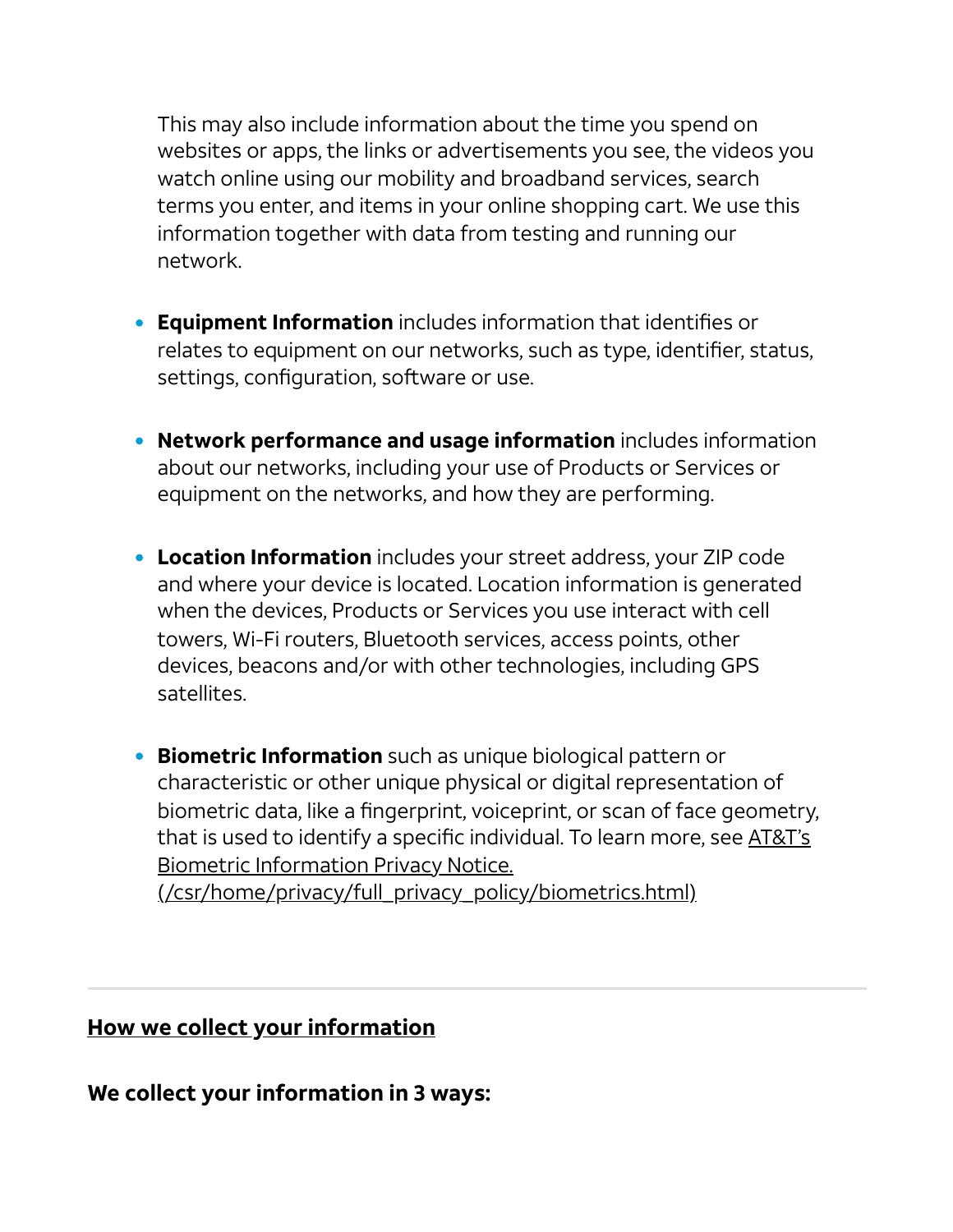- You give it to us when you make a purchase, set up an account or otherwise directly communicate with us.
- We automatically get it when you use, or your device uses, our Products or Services. For example, we use network tools to collect information like call and text records and the web browsing information we describe in this Policy.
- We get it from outside sources like credit reports, marketing mailing lists, and commercially available geographic and demographic information, along with other available information, such as public posts to social networking sites.

#### <span id="page-4-0"></span>How we use your information

We use your information, together with the information from testing and running our network, to power our services and to improve your experiences. This information is used to provide, support, improve, protect, analyze and bill for our products, service and network; to communicate with you about your service, products or apps; to better understand how you use our products and services; to market our services; to detect and avoid fraud; for advertising; and for research.

Here are examples of ways we use your information:

- Providing our Products and Services.
- Contacting you.
- Improving your experience and protecting the Products and Services we offer. This includes things like customer care, network security, verifying or authenticating your identity, detecting and preventing fraud, billing and collection, protecting your financial accounts,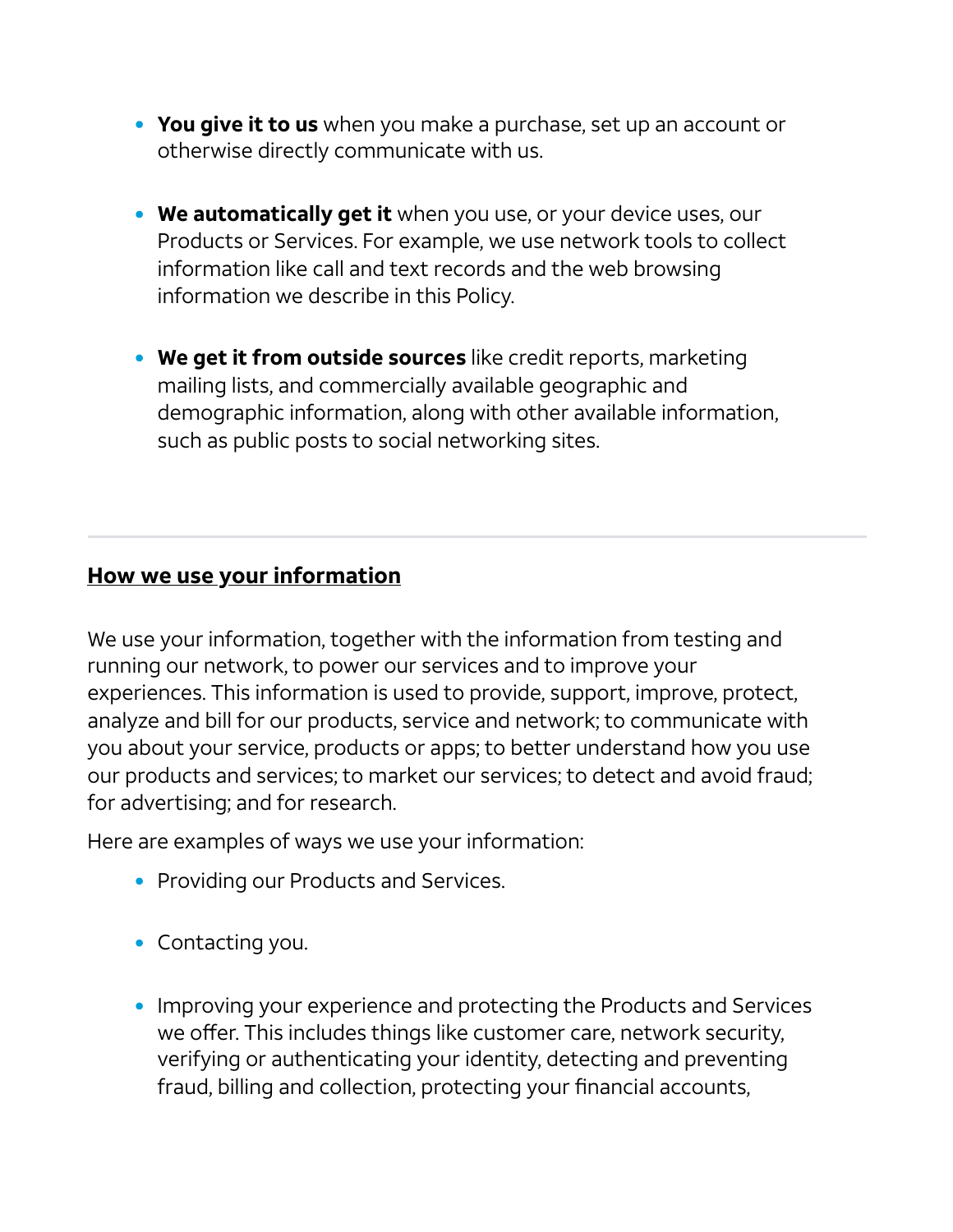authorizing transactions and the development of future Products and Services.

- Helping us plan, deploy, improve, protect and defend our network infrastructure, protecting our property and legal rights, and for other lawful purposes.
- Understanding the Products, Services and offers that you, and other AT&T customers with whom you call and text and interact, might enjoy the most. We do not use the content of your texts, emails or calls for marketing or advertising.
- Helping us understand which Products, Services, and offers may interest you; creating engaging and customized experiences; and offering new or improved Products and Services to you. This is based on things like the information we've collected and our research, development and analysis.
- Designing and delivering advertising and marketing campaigns to you and others and measuring their effectiveness. You can Manage Your Privacy Choices [\(http://www.att.com/cmpchoice\),](http://www.att.com/cmpchoice) including opting out of the use of your Web Browsing and App information for advertising and marketing of AT&T Products and Services.
- Delivering or customizing products and the content you see, including advertisements, articles, videos, and marketing materials.
- Creating aggregate business and marketing insights, and helping companies develop aggregate insights to improve their business (for instance, to market their products and services).
- For security purposes, including preventing and investigating illegal activities and violations of our Terms, Use Policies and other service conditions or restrictions.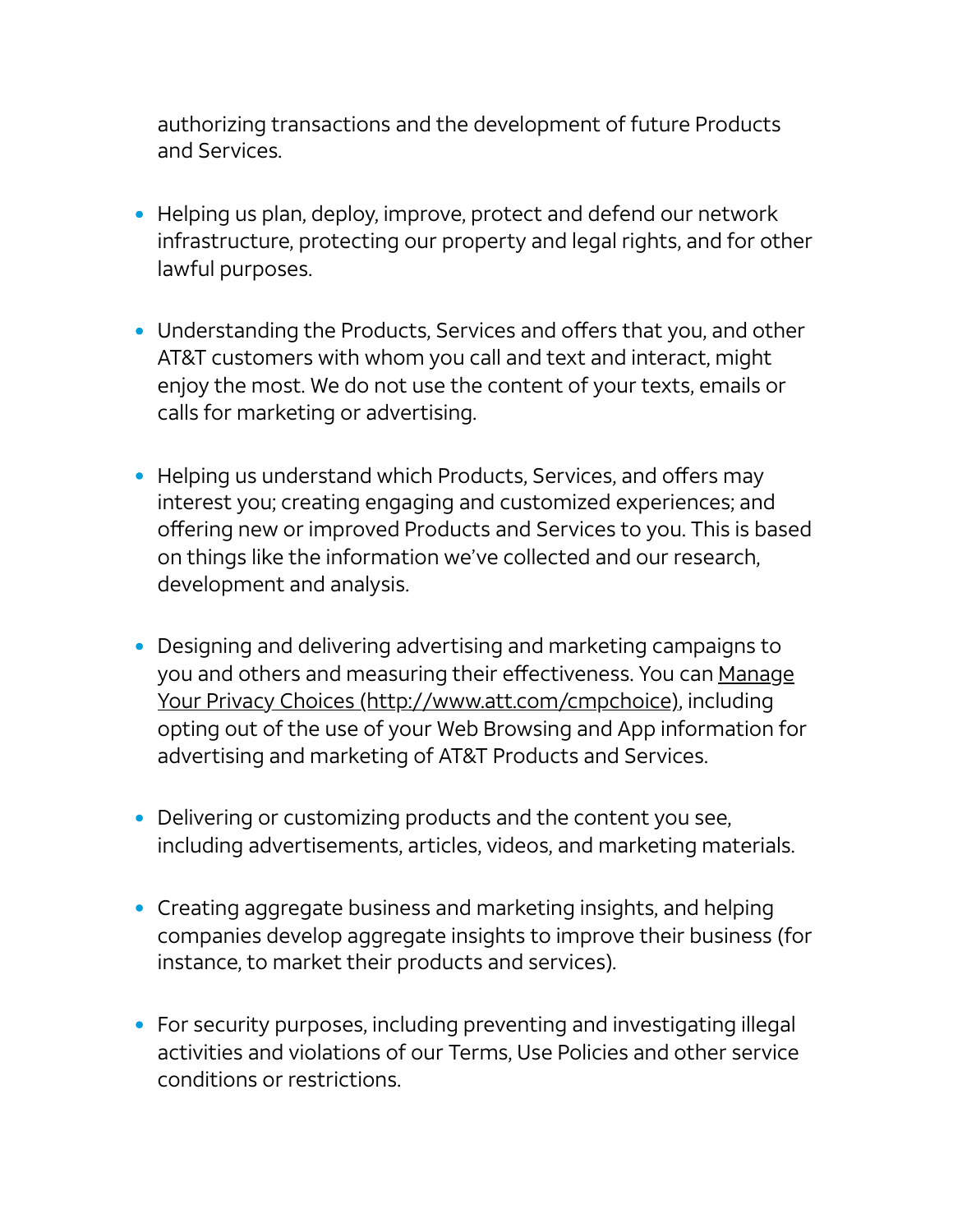#### <span id="page-6-0"></span>How we share your information

- We share it with your permission.
- We share it across AT&T companies.
- We share it with non-AT&T companies or entities as explained in this Policy. For more details about how your information may be shared for [advertising](#page-10-0) and marketing see Privacy Choices and Controls.

#### Sharing information across the AT&T affiliates

Like many large companies, AT&T is made up of many affiliates. Our Products and Services are developed, managed, marketed and sold by a variety of our affiliates. We share information that may identify you personally internally among

our affiliates *i* , such as Xandr, DIRECTV and Cricket. For information collected under this Policy, we require the affiliate to use, share and protect the information consistent with this Policy including honoring your communications preferences for first-party marketing of their products and services, your advertising consents and your California Data Rights. We may also combine information that identifies you personally with data that comes from an app or affiliate that has a different privacy policy. When we do that, our Policy applies to the combined data set.

#### Sharing information with non-AT&T companies that provide services for us or for you

We share information that identifies you personally with vendors that perform services for us or that support Products or Services provided to you, including marketing or ad delivery services. We do not require consent for sharing with our vendors for these purposes. We do not allow those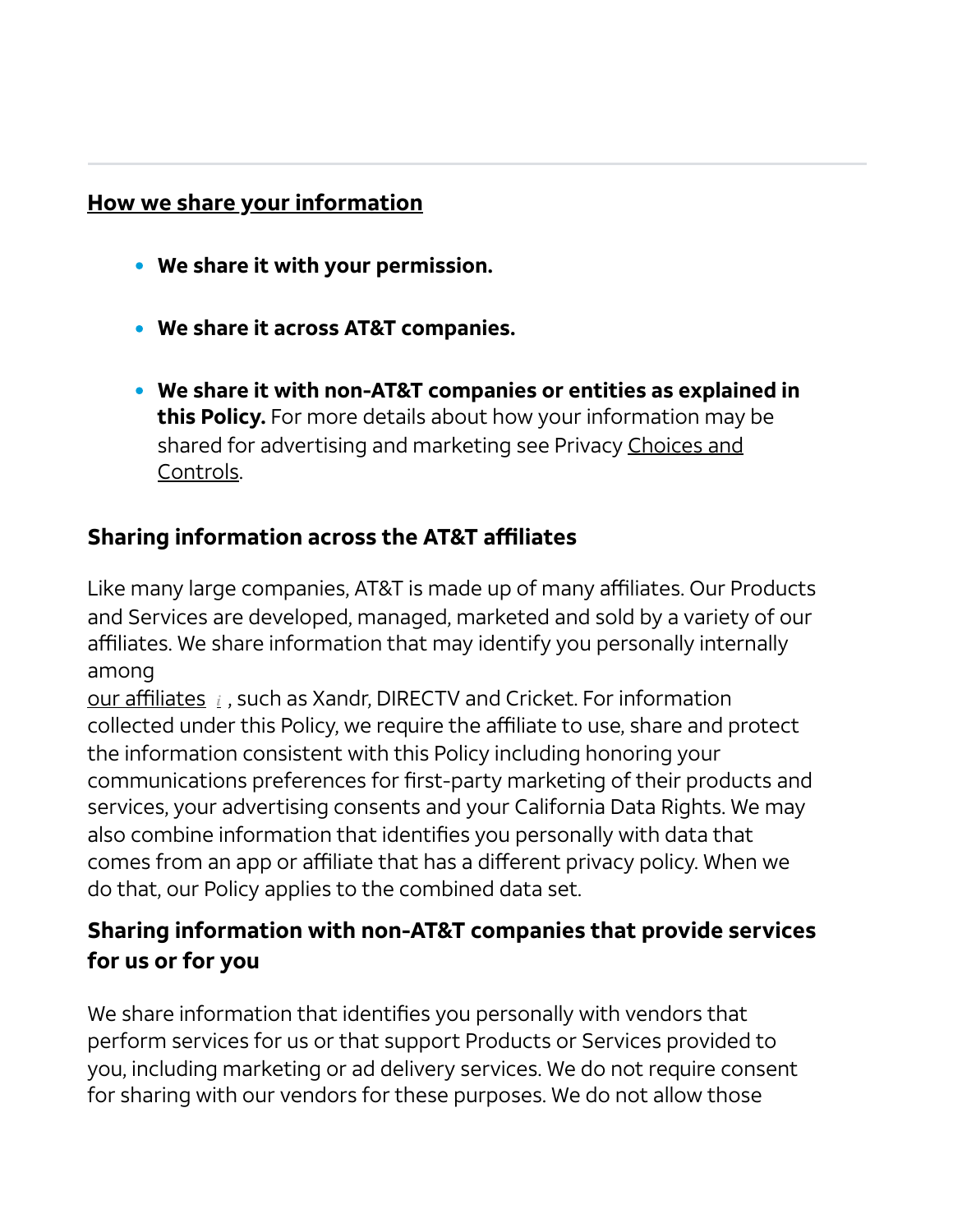vendors to use your information for any purpose other than to perform those services, and we require them to protect the confidentiality and security of data they get from us in a way that's consistent with this Policy.

## Sharing information with non-AT&T companies to enable third party services to you

We may share information with non-AT&T companies for their purposes to provide you services such as verifying or authenticating your identity, detecting fraud, protecting your financial accounts, and authorizing transactions. We do not allow those non-AT&T companies to use it for any purpose other than to perform those services, and we require them to protect the confidentiality and security of data they get from us in a way that's consistent with this Policy. You are in control of this sharing. If you're an AT&T Prepaid customer, text "STOP" to 8010 to stop sharing with third party services or "RESUME" to restart sharing at any time. Other customers can opt out by Managing Your Privacy Choices. [\(http://www.att.com/cmpchoice\)](http://www.att.com/cmpchoice)

## Sharing information with other non-AT&T companies or entities

There are also times when we provide information that identifies you personally to other companies and entities, such as government agencies, credit bureaus and collection agencies, without your consent, but where authorized or required by law. Reasons to share include:

- Complying with court orders, subpoenas, lawful discovery requests and as otherwise authorized or required by law. Like all companies, we are required by law to provide information to government and law enforcement agencies, as well as parties to civil lawsuits. You can find out more about this in our Transparency Report [\(https://about.att.com/csr/home/governance/transparency.html\)](https://about.att.com/csr/home/governance/transparency.html).
- Detecting and preventing fraud.
- Providing or obtaining payment for your service.
- Routing your calls or other communications.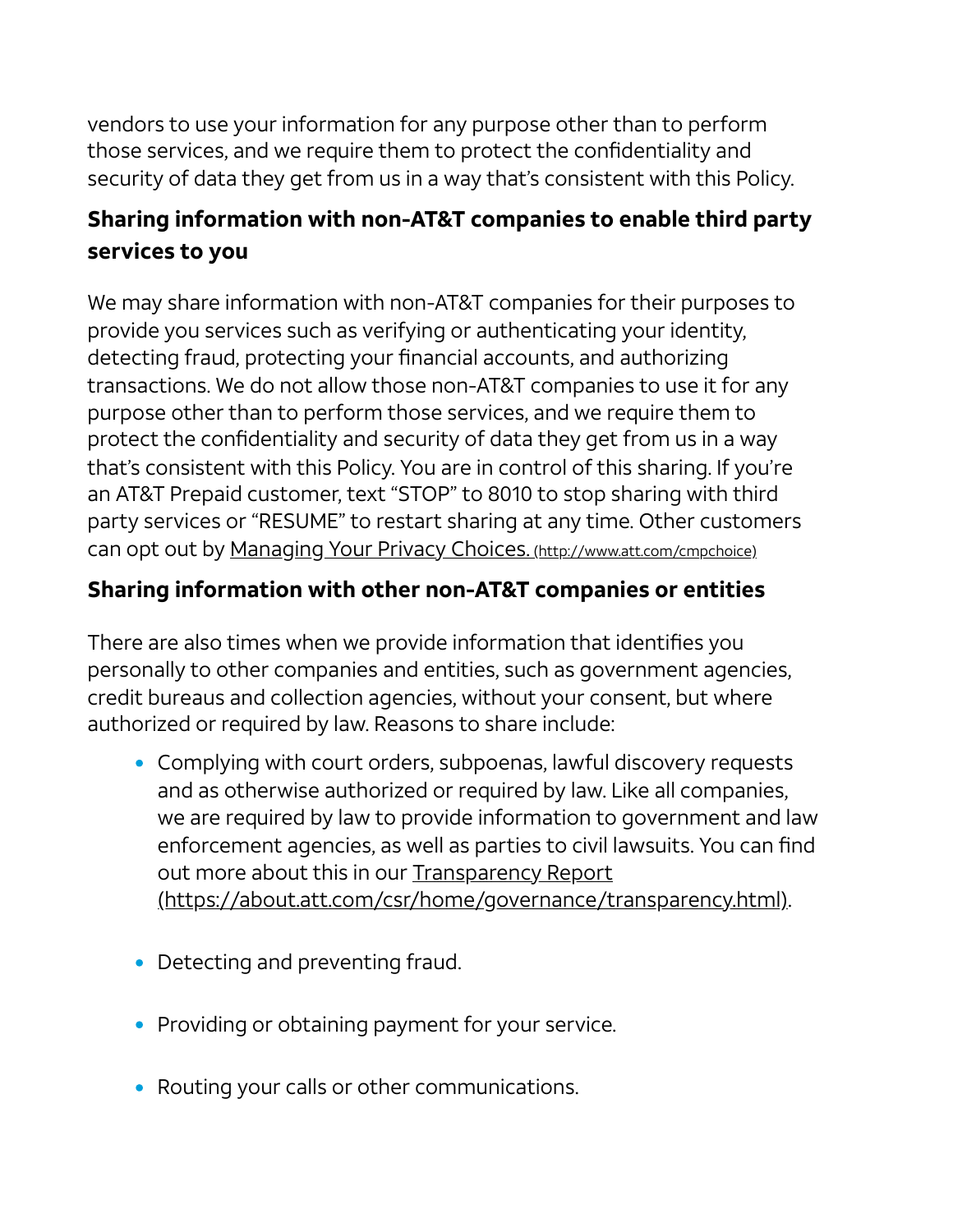- Ensuring network operations and security.
- Notifying, responding or providing information (including location information) to a responsible governmental entity in emergency circumstances or in situations involving immediate danger of death or serious physical injury.
- Alerting the National Center for Missing and Exploited Children to information concerning child pornography of which we become aware through the provision of our services.
- Enforcing our legal rights, protecting our network and property or defending against legal claims.
- Complying with legal requirements to share the names, addresses and telephone numbers of non-mobile phone customers with phone directory publishers and directory assistance services. We honor your request for non-published or non-listed numbers.
- Providing name and number information for wireline and wireless CallerID and related services, like Call Trace. This means a person receiving a call can see the name and number of the caller.

#### Sharing Metrics Reports with non-AT&T companies

Sometimes the services you enjoy from us directly involve other businesses. For example, we may be paid by an advertiser to deliver an advertisement or by a business customer to provide its employee with a service. We may also collect information, including location and web browsing data, from visitors to sites where we provide Wi-Fi services. In such cases, we may use or share information that doesn't identify you personally to provide metrics reports to our business customers and service suppliers. We may also share it with advertising and other companies to deliver or assess the effectiveness of advertising and marketing campaigns.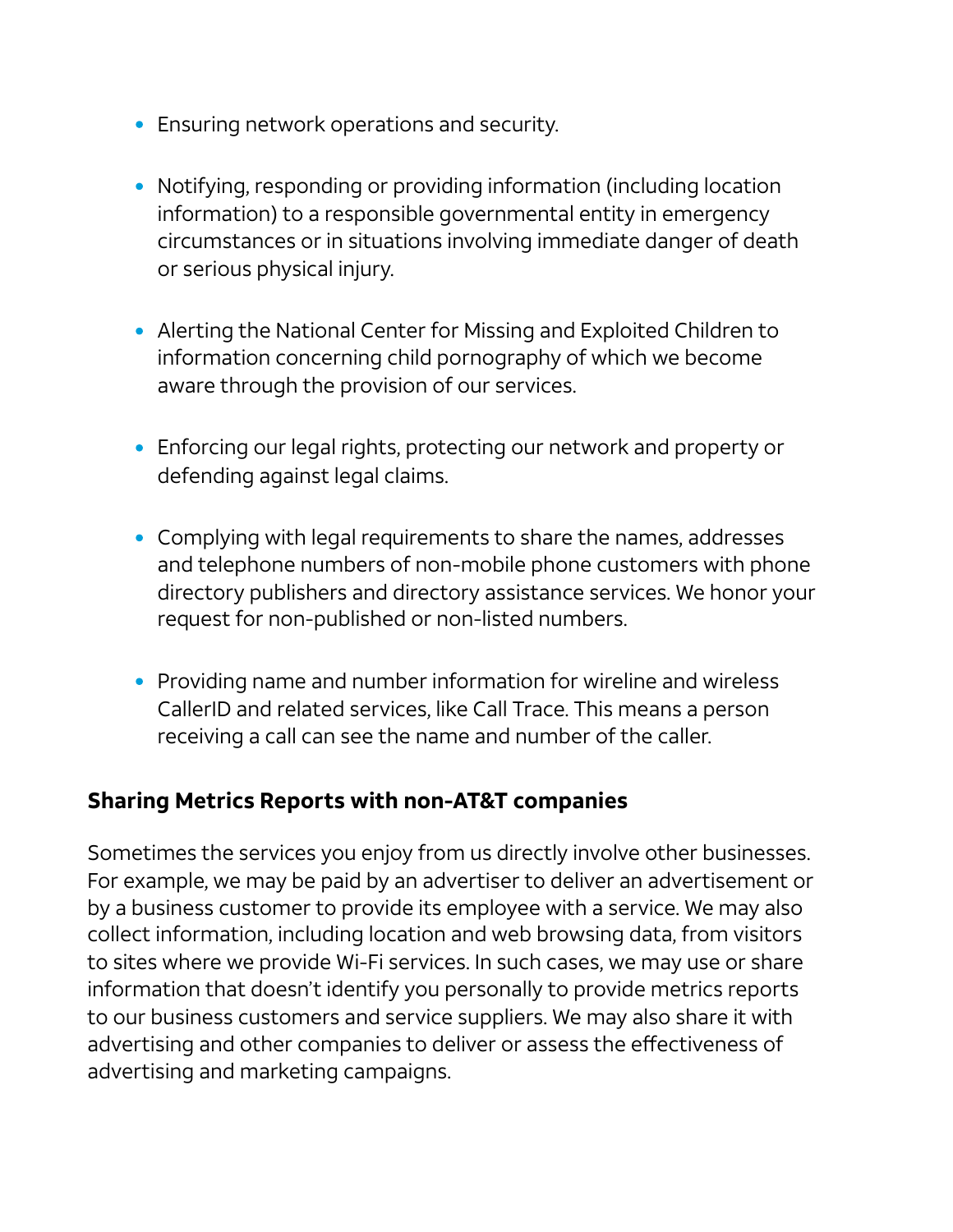#### Sharing information for research

We may share information that doesn't identify you personally with other companies and entities for research. When we share this information, we require companies and entities to agree not to attempt or to allow others to use it to identify individuals. Our agreements will also prevent businesses from reusing or reselling the information and require that they will handle it in a secure manner, consistent with this Policy.

## Sharing Aggregate Insights

We may share with third parties insights about AT&T's operations, network or services derived from aggregated customer data (data grouped so as not to identify you personally).

#### Sharing information with AT&T affiliates and non-AT&T companies for advertising and marketing programs

We may share information with AT&T affiliates and with non-AT&T companies to deliver or assess effectiveness of advertising and marketing campaigns as described in Privacy Choices and Controls.

## Sharing information to support location services

Location services rely on, use or incorporate the location of a device to provide or enhance the service. Location services may collect and use or share location information to power applications on your device (those that are pre-loaded or those that you chose to download), such as mapping and traffic apps, or other location services you subscribe to. AT&T will not share your location information for location services without your consent (to us or a company providing you service), except as required by law. If you purchase location services from another company, such as a medical alerting device, the use or disclosure of location information is governed by the agreement between you and the service provider, including any applicable privacy policy of the service provider, and is not governed by this privacy policy*.* In other cases – for example parental controls services - the account holder for the location services, instead of a user, may initiate or subscribe to the location services and provide the required consent.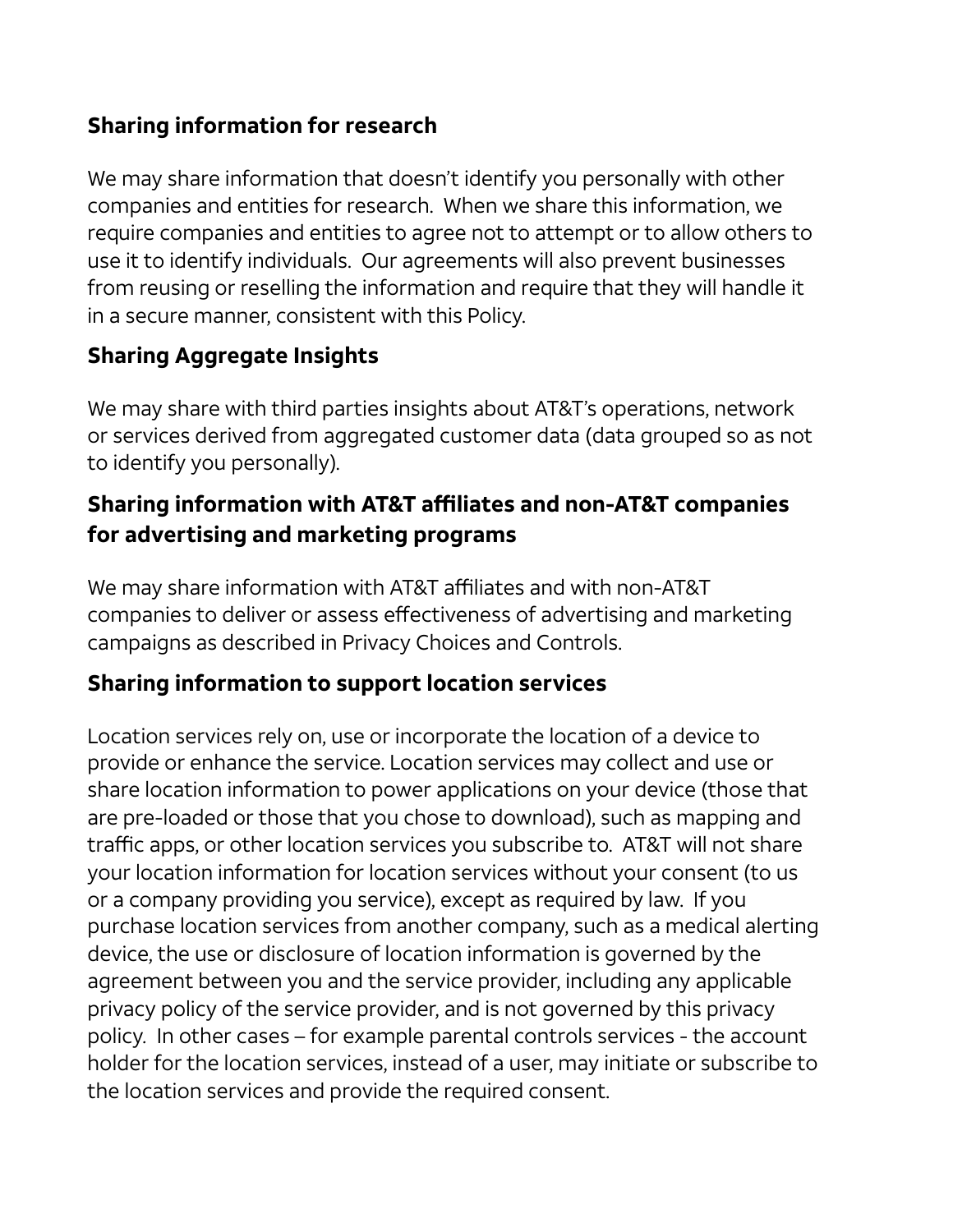## <span id="page-10-0"></span>Your Privacy Choices and Controls

You can Manage Your Privacy Choices [\(http://www.att.com/cmpchoice\)](http://www.att.com/cmpchoice) about how we contact you and how we use or share your information. You also have choices about how certain third parties and advertisers use your information, including how we use and share your information for advertising, marketing and analytics.

#### Communication preferences

Sometimes we have offers or programs that may interest you. We'd like to be able to tell you about these. You can manage how we do it. You can optout of marketing and advertising programs, but we still may contact you with service and non-marketing messages.

- **Email:** You can opt-out of marketing emails by using att.com/marketing-unsubscribe [\(https://www.att.com/marketing](https://www.att.com/marketing-unsubscribe)unsubscribe).
- Text messages: Opt-out of our marketing text messages by replying "stop" to any message.
- **Consumer telemarketing:** Ask to be removed from our consumer telemarketing lists by contacting us at (800) 288.2020 (consumer) or (800) 321.2000 (business), or by sending an e-mail to privacypolicy@att.com [\(mailto:privacypolicy@att.com\)](mailto:privacypolicy@att.com). You also can ask the AT&T representative to remove you from our telemarketing lists when you receive a marketing or promotional call from us.
- Business telemarketing: Where required by local laws and/or regulations, we'll remove your business information from our telemarketing lists at your request.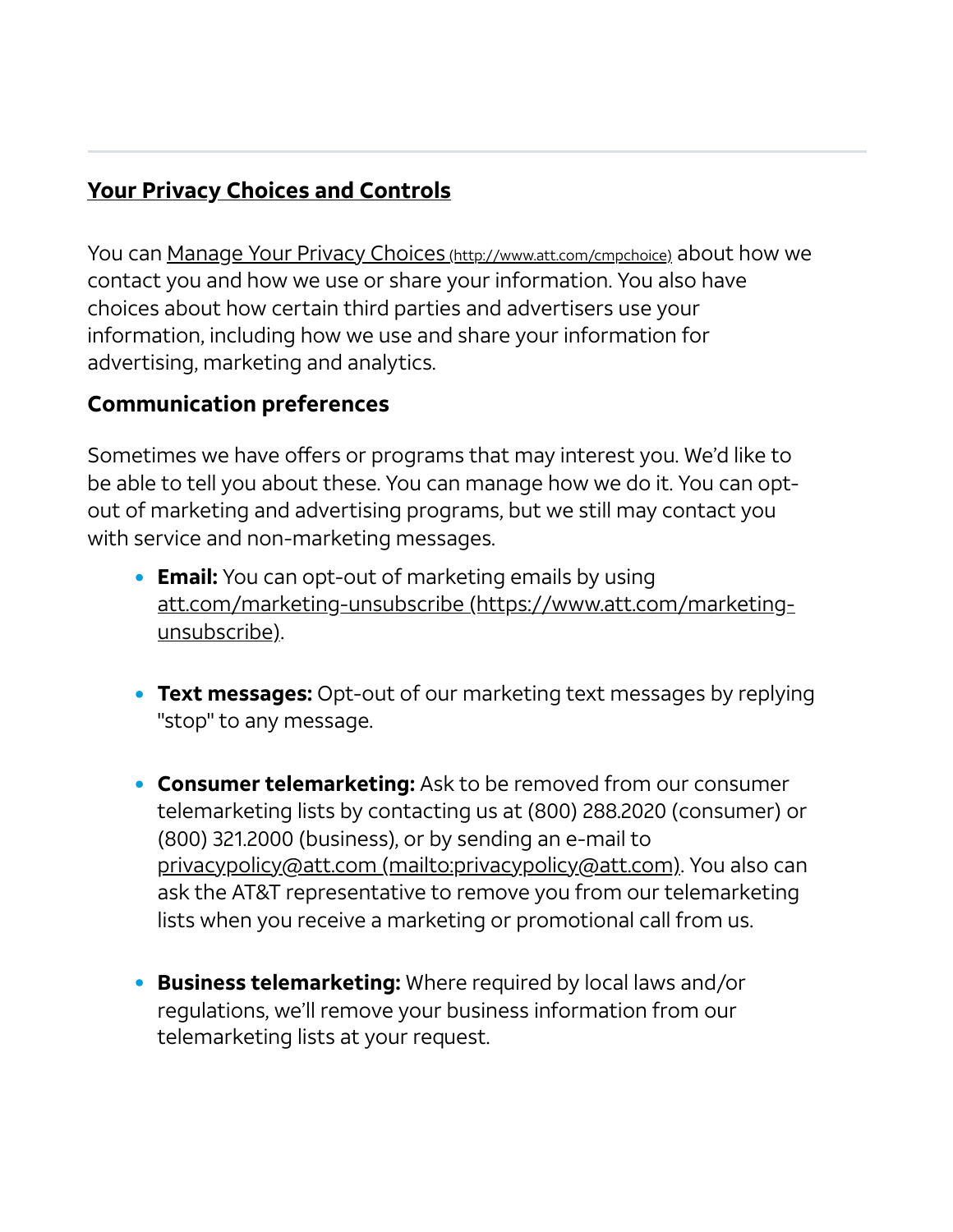- National Do Not Call Registry: The FTC maintains a National Do Not Call Registry at donotcall.gov [\(https://urldefense.com/v3/\\_\\_http://www.donotcall.gov/\\_\\_;!!BhdT!jLXlp4V8\\_b3](https://urldefense.com/v3/__http://www.donotcall.gov/__;!!BhdT!jLXlp4V8_b3zmJJyUYsFsZo8YWK1N-hDzjtsvQTGZG-ek6LQbCPk_yIKfx0NlwMBP7kl3XBnD8GBECgRDQ$) hDzjtsvQTGZG-ek6LQbCPk\_yIKfx0NlwMBP7kl3XBnD8GBECgRDQ\$), and some states in the United States may maintain their own Do Not Call Registry. Putting your number on these registries also may limit our telemarketing calls.
- Automated messages: In some cases, we will ask for your permission to send you automated calls or messages to your mobile phone. To opt-out of these calls or messages from us, go to Manage Your Privacy Choices [\(http://www.att.com/cmpchoice\).](http://www.att.com/cmpchoice) As required or allowed by law, even if you opt-out, we may continue to contact you with automated calls or messages at the telephone number issued by us for certain important informational messages about your service. For example, we may need to let you know about a problem with your wireless service.
- Postal mail: You can review our Residential Do Not Mail Policy Statement *i* and limit postal mail solicitations. You'll still receive billing statements, legal notices, product updates and other similar correspondence, and you may still receive some promotional mailings.

#### Choices about how we use and share your information for advertising, marketing and analytics

You have choices about whether your information is used or shared in our programs that provide you with marketing and advertising tailored to your interests and for aggregate analytics. As your provider of communications and internet services, our collection and use of information operates independently in many cases from the user controls and settings on your device, through your operating system, or on third-party websites or apps.

Online behavioral advertising: Online behavioral advertising is automated, customized advertising that you see when using online services, like ads in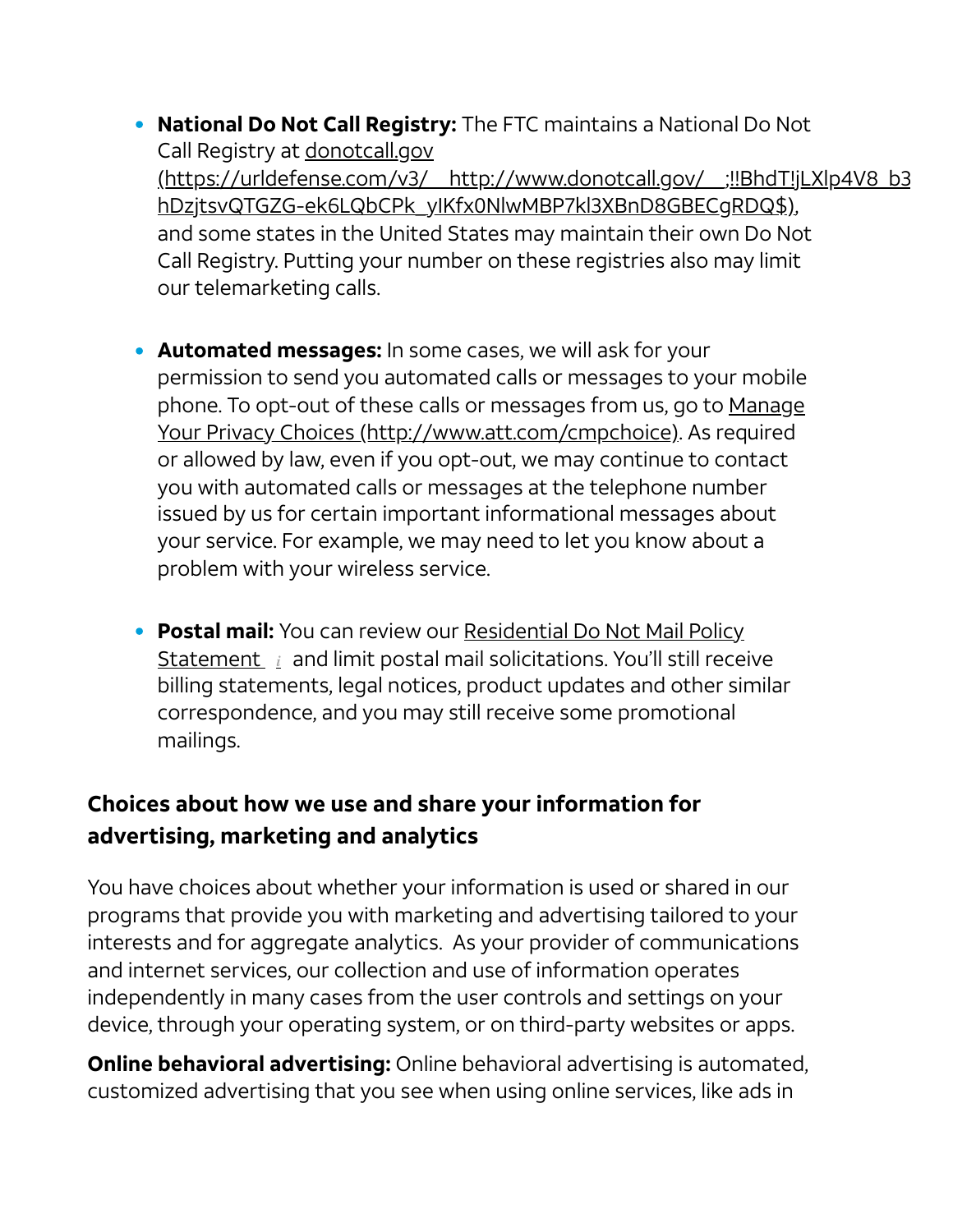mobile apps or on websites. Those ads are served to you based on inferences about your interests. Those interests are determined from data collected about you, whether by AT&T or other parties.

We work with ad companies that may serve ads for us, and for others, across your use of online services. These companies may use cookies, mobile advertising identifiers, and other technologies to collect information about your use of our websites and other websites. This information may be used to, among other things, analyze and track online activities and deliver ads and content tailored to your interests as part of our advertising programs, such as Relevant Advertising.

You can opt-out of online behavioral advertising from companies that participate in the Digital Advertising Alliance [\(https://urldefense.com/v3/\\_\\_http://www.aboutads.info/\\_\\_;!!BhdT!jLXlp4V8\\_b3](https://urldefense.com/v3/__http://www.aboutads.info/__;!!BhdT!jLXlp4V8_b3zmJJyUYsFsZo8YWK1N-hDzjtsvQTGZG-ek6LQbCPk_yIKfx0NlwMBP7kl3XBnD8HOM9M0Xw$) hDzjtsvQTGZG-ek6LQbCPk\_yIKfx0NlwMBP7kl3XBnD8HOM9M0Xw\$) by going to their Consumer Choice Page [\(https://urldefense.com/v3/\\_\\_http://www.aboutads.info/choices/\\*completed\\_](https://urldefense.com/v3/__http://www.aboutads.info/choices/*completed__;Iw!!BhdT!jLXlp4V8_b3zmJJyUYsFsZo8YWK1N-hDzjtsvQTGZG-ek6LQbCPk_yIKfx0NlwMBP7kl3XBnD8HgY8Q_uw$) hDzjtsvQTGZG-ek6LQbCPk\_yIKfx0NlwMBP7kl3XBnD8HqY8Q\_uw\$) or selecting this icon  $\triangleright$ [\(https://urldefense.com/v3/\\_\\_http://www.aboutads.info/\\_\\_;!!BhdT!jLXlp4V8\\_b3](https://urldefense.com/v3/__http://www.aboutads.info/__;!!BhdT!jLXlp4V8_b3zmJJyUYsFsZo8YWK1N-hDzjtsvQTGZG-ek6LQbCPk_yIKfx0NlwMBP7kl3XBnD8HOM9M0Xw$) hDzjtsvQTGZG-ek6LQbCPk\_yIKfx0NlwMBP7kl3XBnD8HOM9M0Xw\$) when you see it on an online ad.

Relevant Advertising and Enhanced Relevant Advertising: Relevant Advertising and Enhanced Relevant Advertising both use information to deliver ads that we think you might be interested in on websites, video programming, apps and other properties, sites or services.

- Relevant Advertising: This program is used to tailor the ads you see to match your interests. It doesn't give you more advertising—it just makes the ads you see more likely to be relevant to you. If you don't want to receive Relevant Advertising, you may opt-out by going to Manage Your Privacy Choices [\(http://www.att.com/cmpchoice\)](http://www.att.com/cmpchoice).
	- Information we use for Relevant Advertising: As part of this program, we use information about your use of our Products and Services, like information about the apps you use or the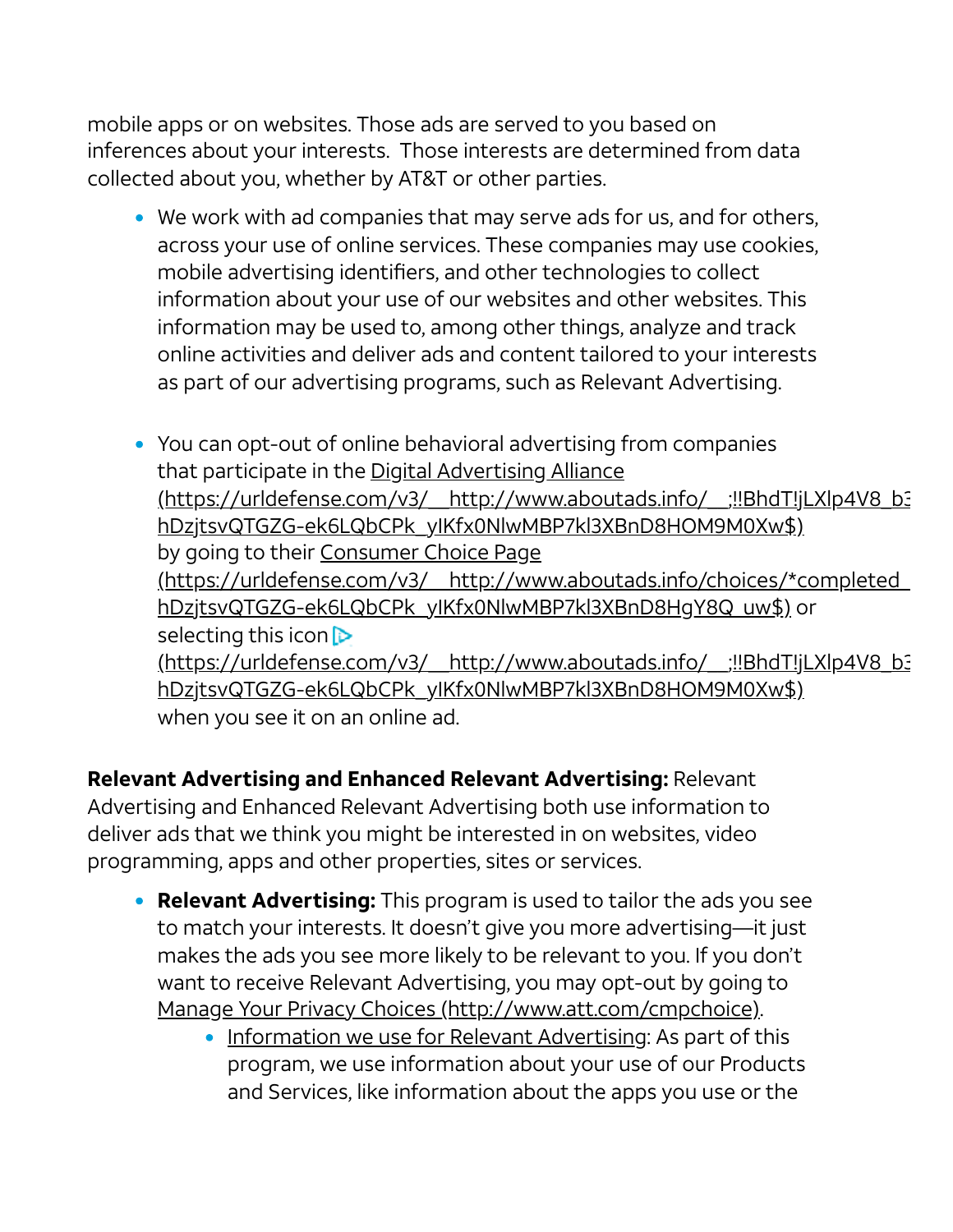websites you visit, your video viewing, or your location. We also use information from companies like our advertising partners. By using demographic information like ZIP code and age range, we may place you into demographic or interest categories like "sports enthusiast" or "coffee lover." We also use this information to deliver and assess effectiveness of advertising and marketing campaigns.

- Information we don't use for Relevant Advertising: We don't use sensitive information – like medical conditions or financial account records – that you share securely. We also don't use information about the content of webpages you visit or videos you view over a secure internet connection, or the content of your texts, emails or calls.
- Information we share in Relevant Advertising: We may share non-sensitive information, such as your device information, information from companies like our advertising partners, and demographic information like your age range, gender and ZIP code. We may share this information with third parties, such as advertisers, programmers and networks, social media networks, analytics firms, ad networks, and other similar companies that are involved in creating and delivering advertisements. When we share that information, we combine it with an identifier like a device or ad ID (such as Apple or Android Ad ID).
- Information we don't share in Relevant Advertising: We don't share information about your individual web browsing or video viewing. Nor will we share the precise location of your device, Customer Proprietary [Network Information](#page-28-0), Social Security number, full date of birth, credit card information or driver's license number. When we share information with third parties, we won't share your name or identify you by anything other than an identifier, like a device or ad ID.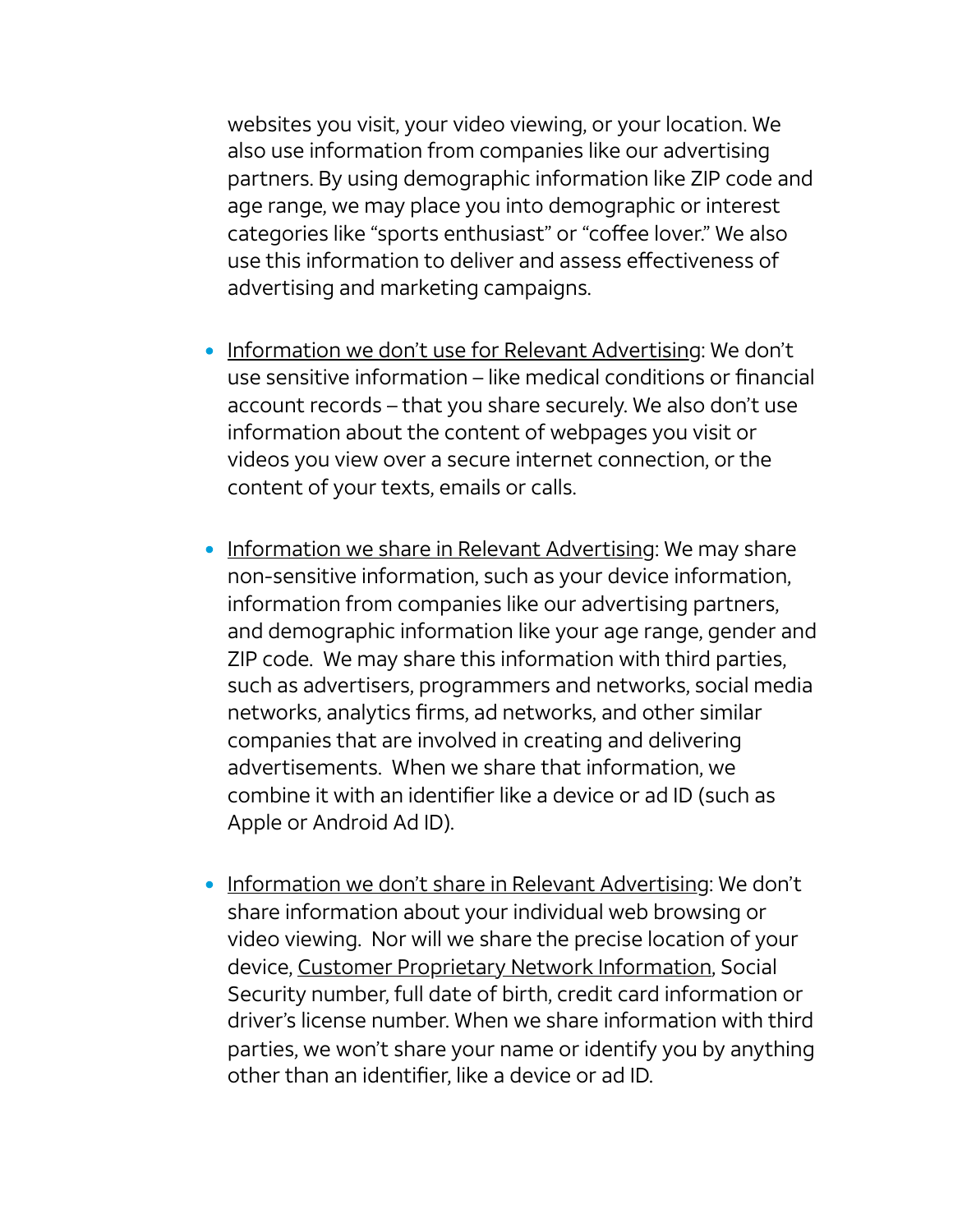**Enhanced Relevant Advertising:** You can opt-in to this program to further personalize the ads you see. With your consent, this program lets us use and share additional information as outlined in the program

[\(https://www.att.com/legal/terms.enhancedRelevantAdvertising.html\).](https://www.att.com/legal/terms.enhancedRelevantAdvertising.html) In addition, by using information from testing and running our network, we may infer websites visited or videos viewed over a secure connection for advertising and marketing purposes. You can review these terms

[\(https://www.att.com/legal/terms.enhancedRelevantAdvertising.html\)](https://www.att.com/legal/terms.enhancedRelevantAdvertising.html) or Manage Your Privacy Choices [\(http://www.att.com/cmpchoice\).](http://www.att.com/cmpchoice)

## External Marketing and Analytics:

We may use or share information that does not identify you personally to help our business customers develop aggregate insights that improve their businesses. This information may be combined with other information, such as demographic information or an identifier like a device ID or ad ID. We require that your information be used only to develop aggregate insights that will improve products and services. In addition, we require anyone who receives this data to agree they will only use it for aggregate insights, won't attempt to identify any person or device using this information, and will handle it in a secure manner, consistent with this Policy.

If you don't want your information included in External Marketing and Analytics, you can opt out by going to Manage Your Privacy Choices [\(http://www.att.com/cmpchoice\)](http://www.att.com/cmpchoice).

## Other Choices

**Customer Proprietary Network Information:** You can **opt-out** [\(https://www.att.com/ecpnioptout/InitiateCPNIForm.action\)](https://www.att.com/ecpnioptout/InitiateCPNIForm.action) or go to att.com/cpni/optout [\(https://www.wireless.att.com/ecpni/\)](https://www.wireless.att.com/ecpni/) for more information about Customer Proprietary Network Information and your choices about our use of that information for marketing purposes.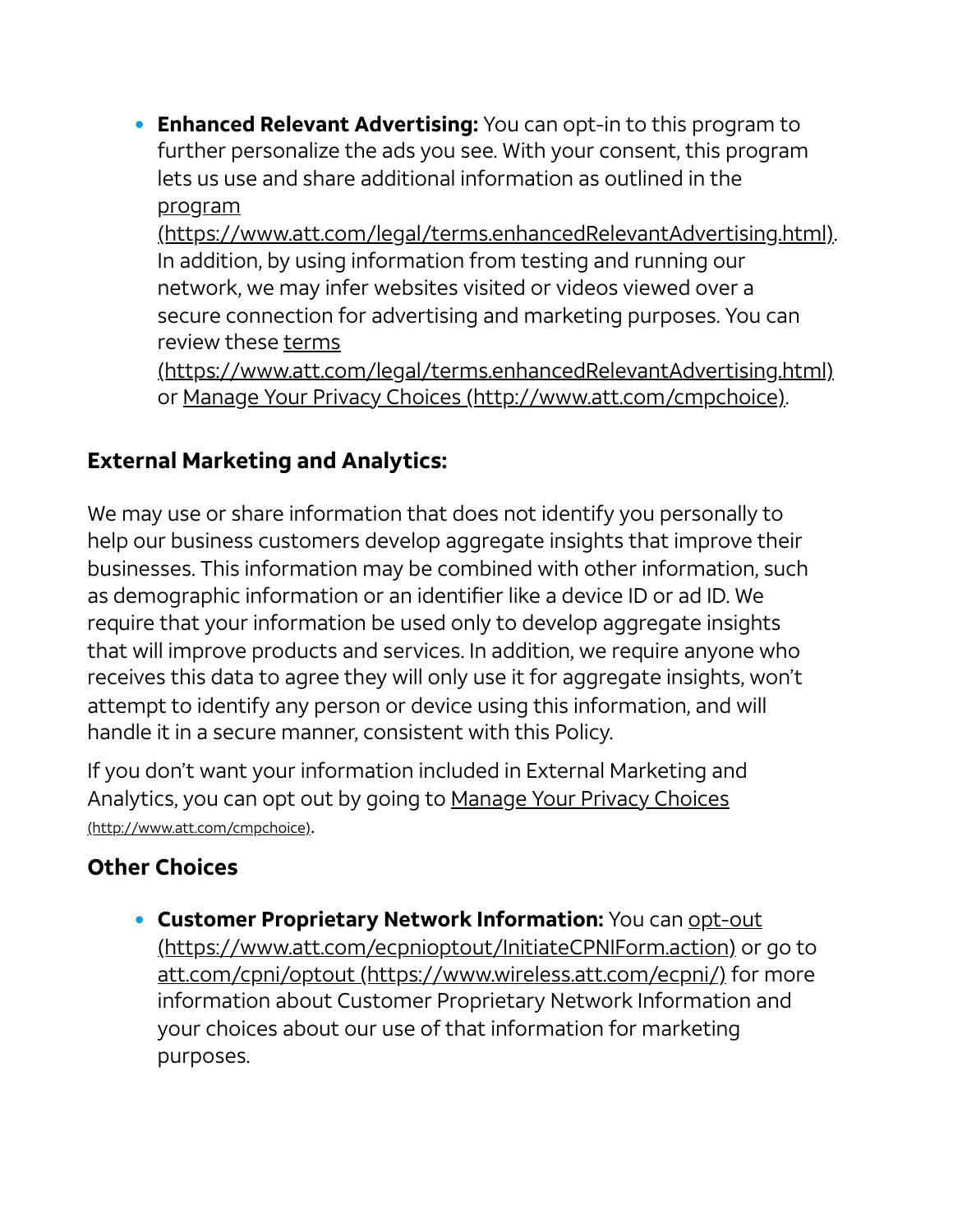#### Advertising on AT&T's web portal for consumers (Currently): Opt-

out of receiving interest-based advertising when using our portal services from companies that participate in the Digital Advertising Alliance

[\(https://urldefense.com/v3/\\_\\_http://www.aboutads.info/\\_\\_;!!BhdT!jLXlp4V8\\_b3](https://urldefense.com/v3/__http://www.aboutads.info/__;!!BhdT!jLXlp4V8_b3zmJJyUYsFsZo8YWK1N-hDzjtsvQTGZG-ek6LQbCPk_yIKfx0NlwMBP7kl3XBnD8HOM9M0Xw$) hDzjtsvQTGZG-ek6LQbCPk\_yIKfx0NlwMBP7kl3XBnD8HOM9M0Xw\$)

by going to its Consumer Choice Page

[\(https://urldefense.com/v3/\\_\\_http://www.aboutads.info/choices/\\*completed\\_](https://urldefense.com/v3/__http://www.aboutads.info/choices/*completed__;Iw!!BhdT!jLXlp4V8_b3zmJJyUYsFsZo8YWK1N-hDzjtsvQTGZG-ek6LQbCPk_yIKfx0NlwMBP7kl3XBnD8HgY8Q_uw$) hDzjtsvQTGZG-ek6LQbCPk\_yIKfx0NlwMBP7kl3XBnD8HgY8Q\_uw\$) or selecting this icon  $\triangleright$ 

[\(https://urldefense.com/v3/\\_\\_http://www.aboutads.info/\\_\\_;!!BhdT!jLXlp4V8\\_b3](https://urldefense.com/v3/__http://www.aboutads.info/__;!!BhdT!jLXlp4V8_b3zmJJyUYsFsZo8YWK1N-hDzjtsvQTGZG-ek6LQbCPk_yIKfx0NlwMBP7kl3XBnD8HOM9M0Xw$) hDzjtsvQTGZG-ek6LQbCPk\_yIKfx0NlwMBP7kl3XBnD8HOM9M0Xw\$)

when you see it on an online ad. This covers att.net email and also the Currently portal.

#### Online behavioral advertising by Industry Participants: In

accordance with industry self-regulatory principles, you can opt-out of online behavioral advertising from companies that participate in the Digital Advertising Alliance

[\(https://urldefense.com/v3/\\_\\_http://www.aboutads.info/\\_\\_;!!BhdT!jLXlp4V8\\_b3](https://urldefense.com/v3/__http://www.aboutads.info/__;!!BhdT!jLXlp4V8_b3zmJJyUYsFsZo8YWK1N-hDzjtsvQTGZG-ek6LQbCPk_yIKfx0NlwMBP7kl3XBnD8HOM9M0Xw$) hDzjtsvQTGZG-ek6LQbCPk\_yIKfx0NlwMBP7kl3XBnD8HOM9M0Xw\$)

by going to its Consumer Choice Page

[\(https://urldefense.com/v3/\\_\\_http://www.aboutads.info/choices/\\*completed\\_](https://urldefense.com/v3/__http://www.aboutads.info/choices/*completed__;Iw!!BhdT!jLXlp4V8_b3zmJJyUYsFsZo8YWK1N-hDzjtsvQTGZG-ek6LQbCPk_yIKfx0NlwMBP7kl3XBnD8HgY8Q_uw$) hDzjtsvQTGZG-ek6LQbCPk\_yIKfx0NlwMBP7kl3XBnD8HgY8Q\_uw\$) or selecting this icon **D** 

[\(https://urldefense.com/v3/\\_\\_http://www.aboutads.info/\\_\\_;!!BhdT!jLXlp4V8\\_b3](https://urldefense.com/v3/__http://www.aboutads.info/__;!!BhdT!jLXlp4V8_b3zmJJyUYsFsZo8YWK1N-hDzjtsvQTGZG-ek6LQbCPk_yIKfx0NlwMBP7kl3XBnD8HOM9M0Xw$) hDzjtsvQTGZG-ek6LQbCPk\_yIKfx0NlwMBP7kl3XBnD8HOM9M0Xw\$) when you see it on an online ad. To limit collection of data on websites that may be used for advertising, you can manage cookies and other similar technologies *i* on your computer. If you change computers, devices, web browsers or you delete cookies, you will need to opt-out again. Please note that our collection of web browsing information works independently of your web browser's privacy settings with respect to cookies and private browsing. In addition, we don't currently respond to Do Not Track and similar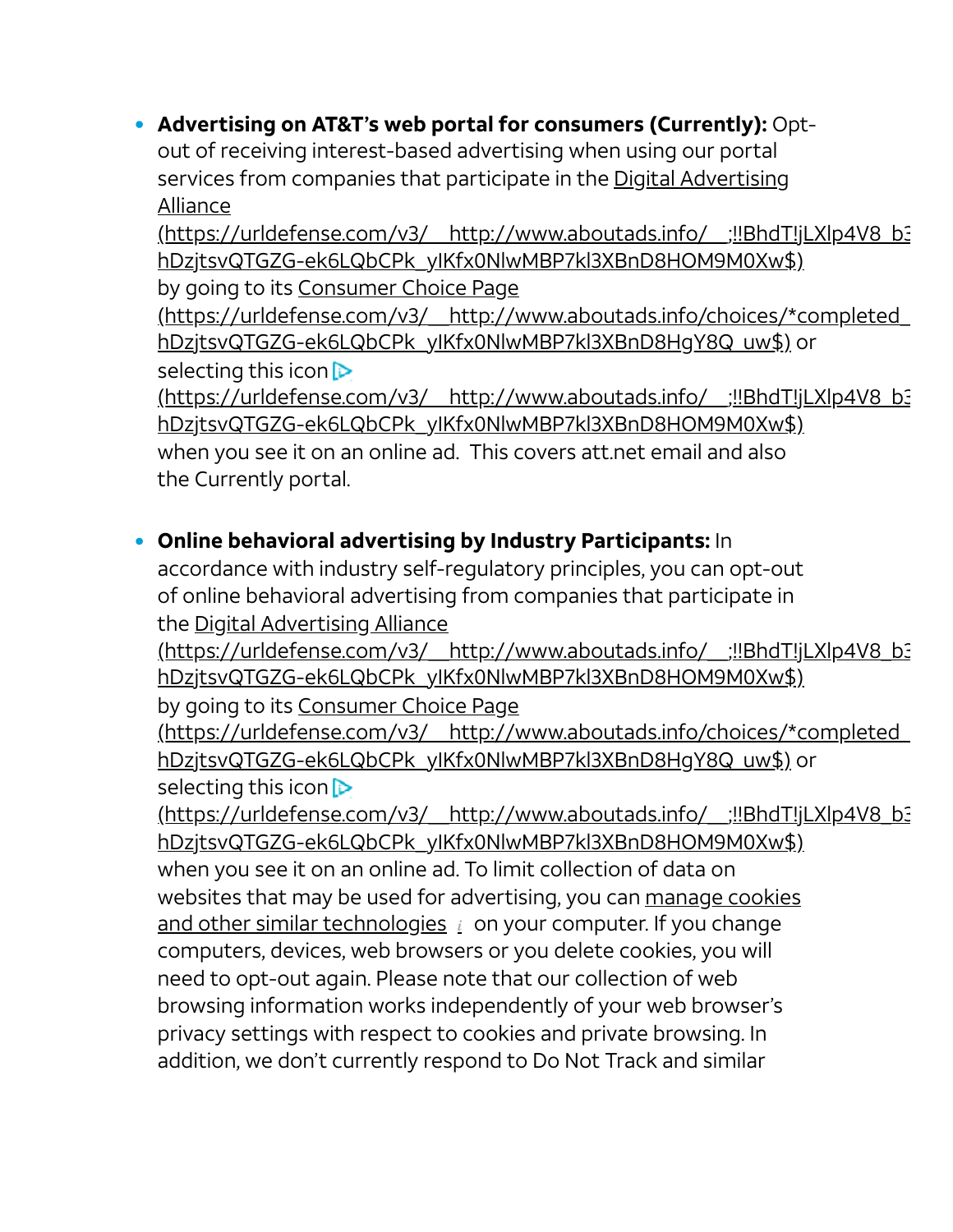signals. You can manage AT&T's use of web browsing information at Manage Your Privacy Choices [\(http://www.att.com/cmpchoice\)](http://www.att.com/cmpchoice).

- Domain Name System (DNS) Error Assist: A description of the program and your choices about how we use your information can be found at Manage Your Privacy Choices [\(http://www.att.com/cmpchoice\).](http://www.att.com/cmpchoice)
- Third Party Services: A description of the program and your choices about how we use your information can be found at Manage Your Privacy Choices [\(http://www.att.com/cmpchoice\)\(excludes](http://www.att.com/cmpchoice) prepaid customers).
- AT&T Active Armor: You can also sign up for **AT&T Active Armor** [\(https://www.att.com/security/\)](https://www.att.com/security/) to automatically block potential fraud calls, see warnings of suspected spam calls, add unwanted callers to your personal block list and help protect your phone from malware, viruses and system threats.

#### **Security**

We work hard to safeguard your data using a range of technological and organizational security controls.

We maintain and protect the security of computer storage and network equipment, and we use security procedures that require employees to authenticate themselves to access sensitive data. We also limit access to personal information only to those with jobs requiring such access. We require callers and online users to authenticate themselves before providing account information.

No security measures are perfect, however. We can't guarantee that your information will never be disclosed in a manner inconsistent with this Policy. If a breach were to occur, we will notify you as required by applicable law.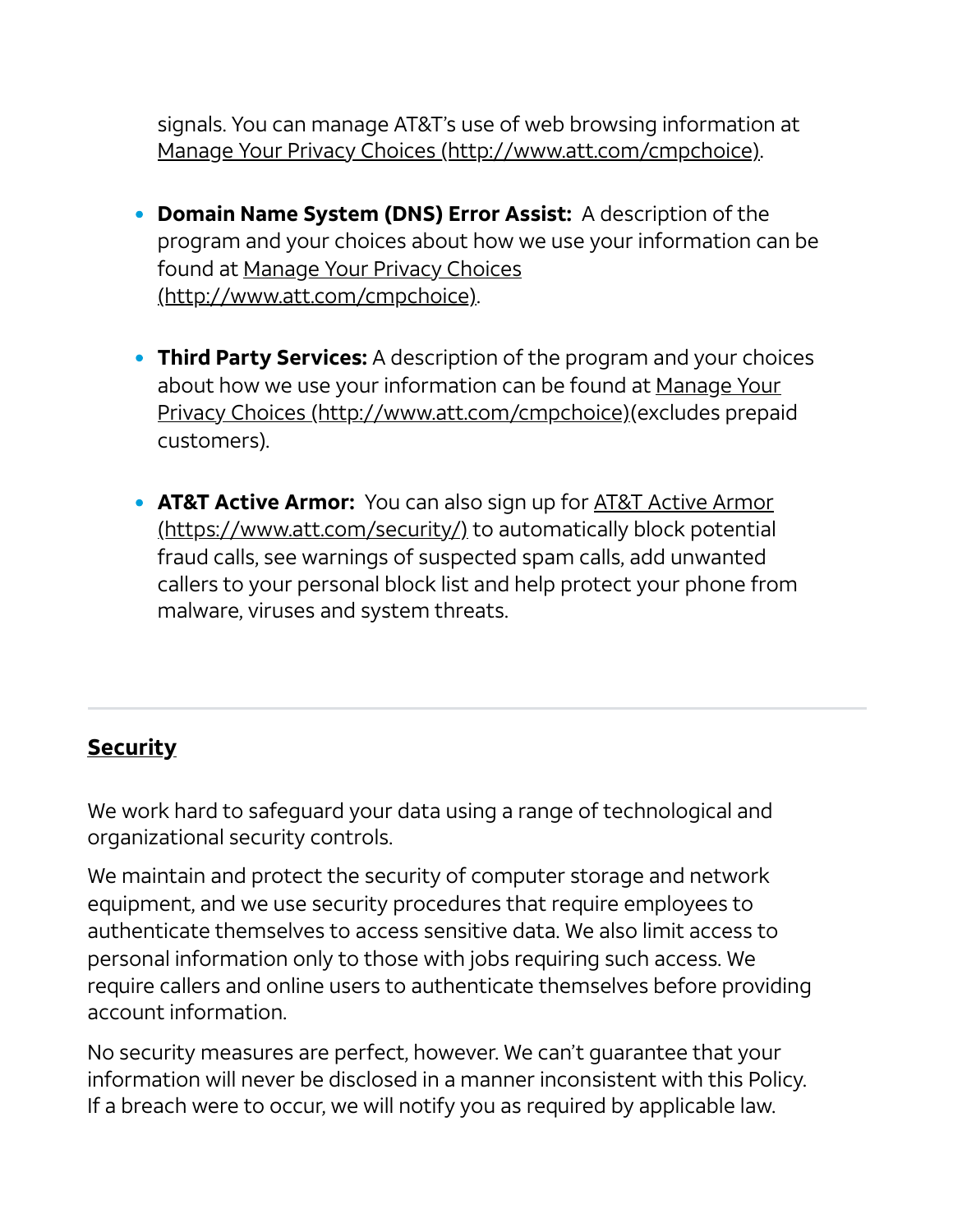#### Data storage, transfer, retention and accuracy

We take steps to ensure that data is processed according to this Policy and to the requirements of applicable law of your country and of the additional countries where the data is subsequently processed.

Data we collect may be processed and stored in the United States or in other countries where we or our affiliates or service providers process data.

When we transfer personal data from the European Economic Area to other countries, we use a variety of legal mechanisms to help ensure all applicable laws, rights and regulations continue to protect your data.

We keep your information as long as we need it for business, tax or legal purposes. After that, we destroy it by making it unreadable or indecipherable.

Need to update your information? We're happy to help you review and correct the information we have on your account and billing records. For more information, please see the [Contact](#page-29-0) Us section of this Policy.

## Other privacy information

#### Changes in ownership or to the Policy

Information about our customers and users, including information that identifies you personally, may be shared and transferred as part of any merger, acquisition, sale of company assets or transition of service to another provider. This also applies in the unlikely event of an insolvency, bankruptcy or receivership.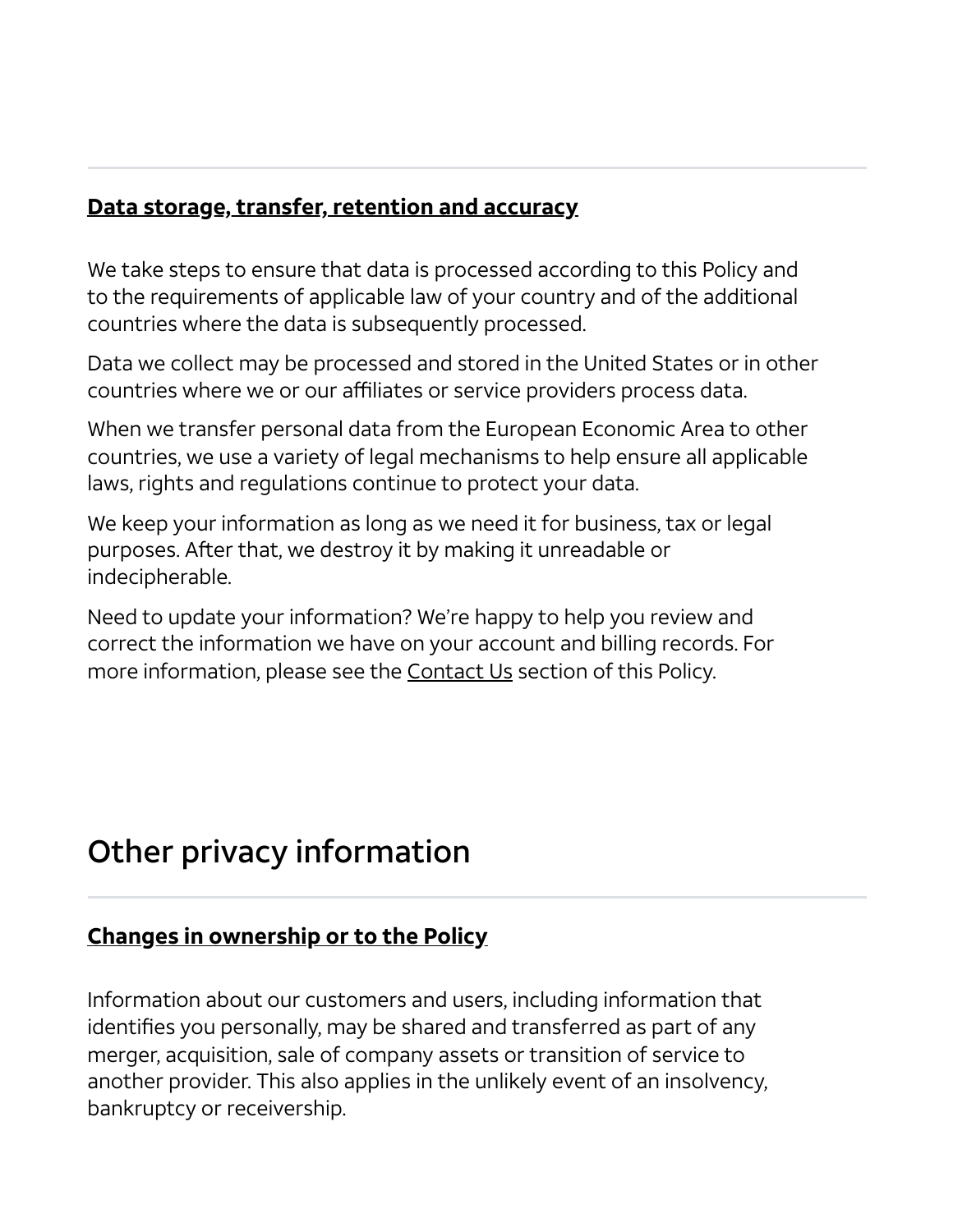We may update this Policy as necessary to reflect changes we make and to satisfy legal requirements. We'll post a prominent notice of material changes on our websites. We'll give you reasonable notice before any material changes take effect.

## Information specific to Children

We don't knowingly collect personally identifying information from anyone under the age of 13. Unless we have parental consent, we will not contact a child under the age of 13 for marketing purposes. We and our advertising partners may collect, use or share information about customers who log onto our websites and/or email accounts as described in the Information we collect, how we collect your [information,](#page-2-0) how we use your [information](#page-4-0) and how we share your [information](#page-6-0) sections of this Policy. Here is the option to opt out of online behavioral advertising

(https://urldefense.com/v3/\_\_https://optout.aboutads.info/?

[c=2&lang=EN\\_\\_;!!BhdT!jLXlp4V8\\_b3zmJJyUYsFsZo8YWK1N-hDzjtsvQTGZG-](https://urldefense.com/v3/__https://optout.aboutads.info/?c=2&lang=EN__;!!BhdT!jLXlp4V8_b3zmJJyUYsFsZo8YWK1N-hDzjtsvQTGZG-ek6LQbCPk_yIKfx0NlwMBP7kl3XBnD8EZTnOz6Q$)

ek6LQbCPk\_yIKfx0NlwMBP7kl3XBnD8EZTnOz6Q\$) by advertising partners who collect information from our sites and participate in the <u>Digital Advertising Alliance</u> [\(https://urldefense.com/v3/\\_\\_http://www.aboutads.info/\\_\\_;!!BhdT!jLXlp4V8\\_b3zmJJyUYsFsZo8YWK1N](https://urldefense.com/v3/__http://www.aboutads.info/__;!!BhdT!jLXlp4V8_b3zmJJyUYsFsZo8YWK1N-hDzjtsvQTGZG-ek6LQbCPk_yIKfx0NlwMBP7kl3XBnD8HOM9M0Xw$)hDzjtsvQTGZG-ek6LQbCPk\_yIKfx0NlwMBP7kl3XBnD8HOM9M0Xw\$). You can manage your account, including information about subaccount holders by logging on to manage your account.

You may e-mail us at [privacypolicy@att.com](mailto:privacypolicy@att.com) (mailto:privacypolicy@att.com), call us at (800) 495.1547 or write to us at AT&T Privacy Policy, Chief Privacy Office, 208 S. Akard, Room 2100, Dallas, TX 75202 with any questions or concerns you may have about our privacy policy as it relates to children.

Information collected from devices or services purchased by adult subscribers that are used by children without our knowledge will be treated as the adult's information under this Policy.

We have developed safety and control tools, expert resources and tips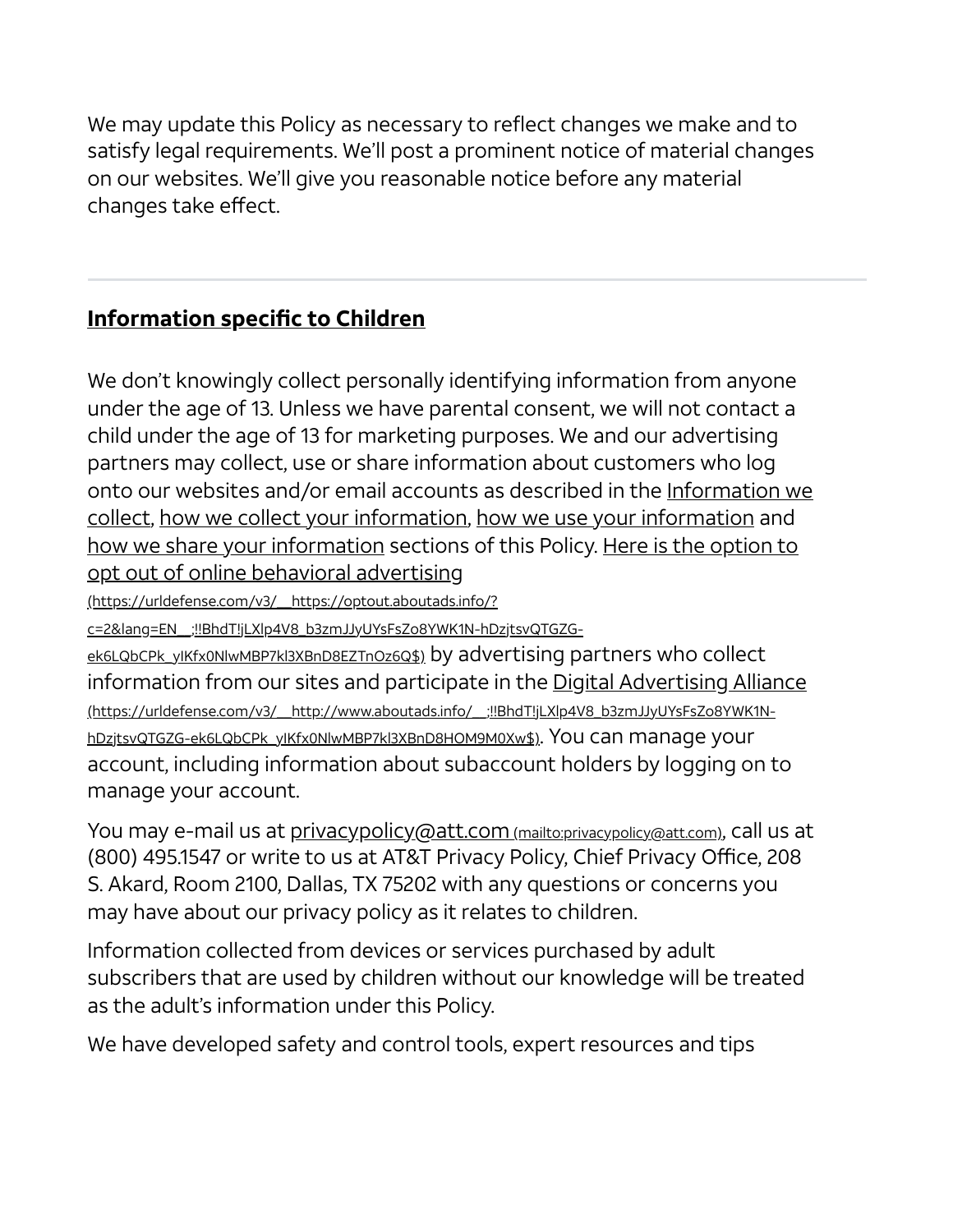designed to help you manage technology choices and address online safety concerns. Please go to AT&T Screen Ready [\(https://screenready.att.com/digital-parenting/\)](https://screenready.att.com/digital-parenting/) for more information.

## Your Nevada Privacy Rights

## Effective October 1, 2021

We comply with the requirements of the Nevada Privacy law [\(https://urldefense.com/v3/\\_\\_https://legiscan.com/NV/text/SB260/id/2404614/Nevada-2021-SB260-](https://urldefense.com/v3/__https://legiscan.com/NV/text/SB260/id/2404614/Nevada-2021-SB260-Enrolled.pdf__;!!BhdT!jLXlp4V8_b3zmJJyUYsFsZo8YWK1N-hDzjtsvQTGZG-ek6LQbCPk_yIKfx0NlwMBP7kl3XBnD8EL5gA4QQ$) Enrolled.pdf\_\_;!!BhdT!jLXlp4V8\_b3zmJJyUYsFsZo8YWK1N-hDzjtsvQTGZGek6LQbCPk\_yIKfx0NlwMBP7kl3XBnD8EL5qA4QQ\$), which provides residents with choices regarding how we share information.

## Nevada Covered Personal Information

("Nevada PI") includes personally identifiable information about a Nevada consumer collected online, such as an identifier that allows the specific individual to be contacted. Nevada PI also includes any other information about a Nevada consumer collected online that can be combined with an identifier to identify the specific individual.

#### The Nevada PI We Collect and Share

For information regarding the categories of Nevada PI we collect, please see the [information](#page-2-0) we collect section of this Policy. In addition, for information regarding the categories of third parties with whom we may share Nevada PI, and those that may collect Nevada PI regarding your online activities over time, please see the how we share your [information](#page-6-0) section of this Policy.

#### Your Rights under Nevada's Privacy Law

You can ask us not to sell your Nevada PI by visiting our Choices and Controls [\(/csr/home/privacy/rights\\_choices.html\)](https://about.att.com/csr/home/privacy/rights_choices.html) page or by contacting us at 866-385-3193 (tel:8663853193). Once we receive and verify your request, we will not sell this information unless you later allow us to do so.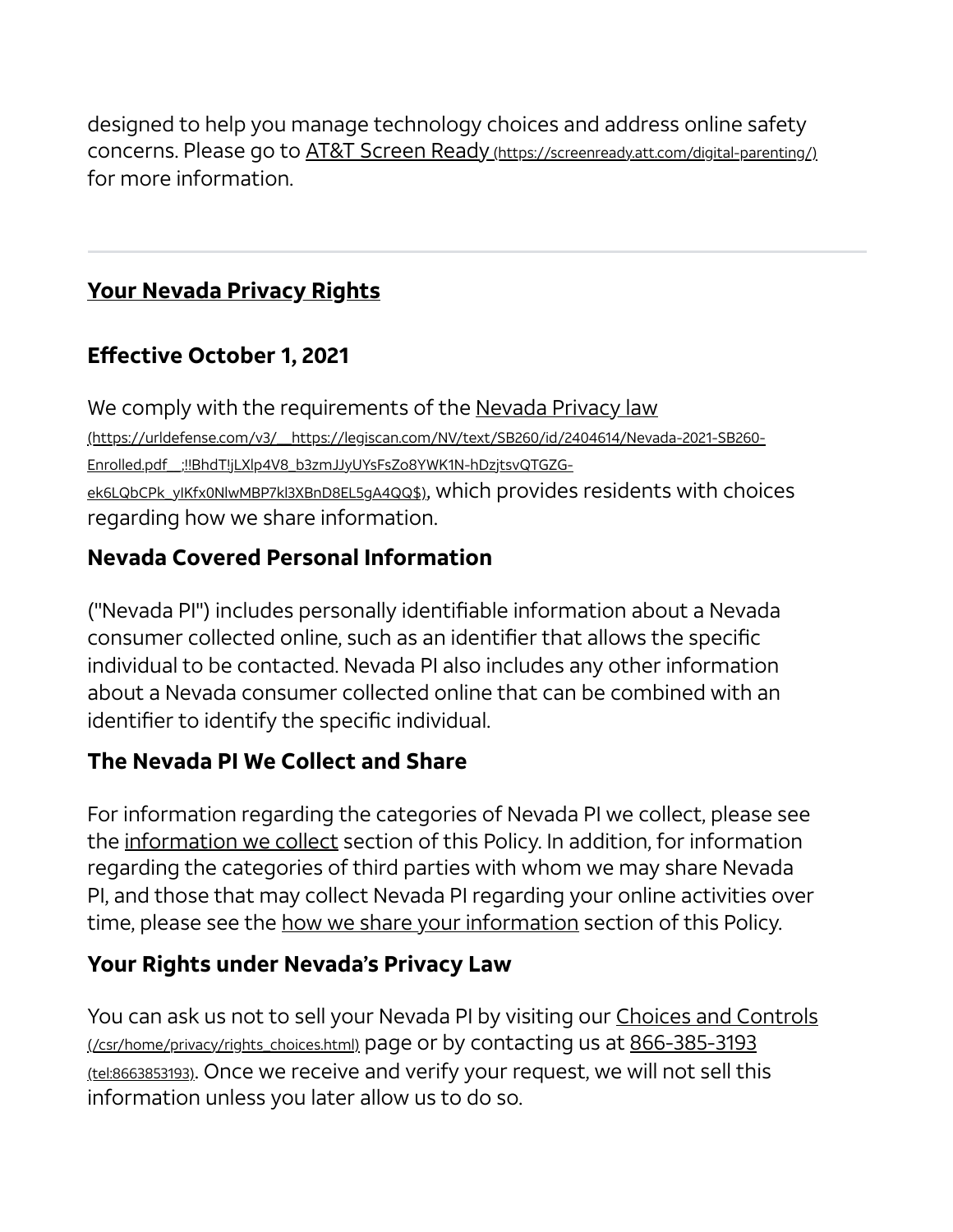#### Your California Privacy Rights and other Information for our California customers

#### Website data collection:

We don't knowingly allow other parties to collect personally identifiable information about your online activities over time and across third party websites for their own use when you use our websites and services, unless we have your consent.

#### Do Not Track notice:

We don't currently respond to Do Not Track and similar signals. Please go to All About Do Not Track

[\(https://urldefense.com/v3/\\_\\_http://www.allaboutdnt.com/\\_\\_;!!BhdT!jLXlp4V8\\_b3zmJJyUYsFsZo8YWK1N](https://urldefense.com/v3/__http://www.allaboutdnt.com/__;!!BhdT!jLXlp4V8_b3zmJJyUYsFsZo8YWK1N-hDzjtsvQTGZG-ek6LQbCPk_yIKfx0NlwMBP7kl3XBnD8FozRG0lA$)hDzjtsvQTGZG-ek6LQbCPk\_yIKfx0NlwMBP7kl3XBnD8FozRG0IA\$) for more information.

California customers have the right

[\(https://urldefense.com/v3/\\_\\_https://leginfo.legislature.ca.gov/faces/codes\\_displaySection.xhtml?](https://urldefense.com/v3/__https://leginfo.legislature.ca.gov/faces/codes_displaySection.xhtml?sectionNum=1798.83.&lawCode=CIV__;!!BhdT!jLXlp4V8_b3zmJJyUYsFsZo8YWK1N-hDzjtsvQTGZG-ek6LQbCPk_yIKfx0NlwMBP7kl3XBnD8HCpRq3RA$) sectionNum=1798.83.&lawCode=CIV\_\_;!!BhdT!jLXlp4V8\_b3zmJJyUYsFsZo8YWK1N-hDzjtsvQTGZGek6LQbCPk\_yIKfx0NlwMBP7kl3XBnD8HCpRq3RA\$), in certain circumstances, to request information about whether a business has disclosed personal information to any third parties for their direct marketing purposes. You have the right to opt-out of our disclosing your information to third parties for their marketing purposes. To find out more, go to Manage Your Privacy Choices [\(http://www.att.com/cmpchoice\)](http://www.att.com/cmpchoice).

## California Consumer Privacy Act (CCPA)

CCPA Personal Information (CCPA PI) is defined by California law as information that identifies, relates to, describes, is capable of being associated with, or could reasonably be linked, directly or indirectly, with California consumers or households.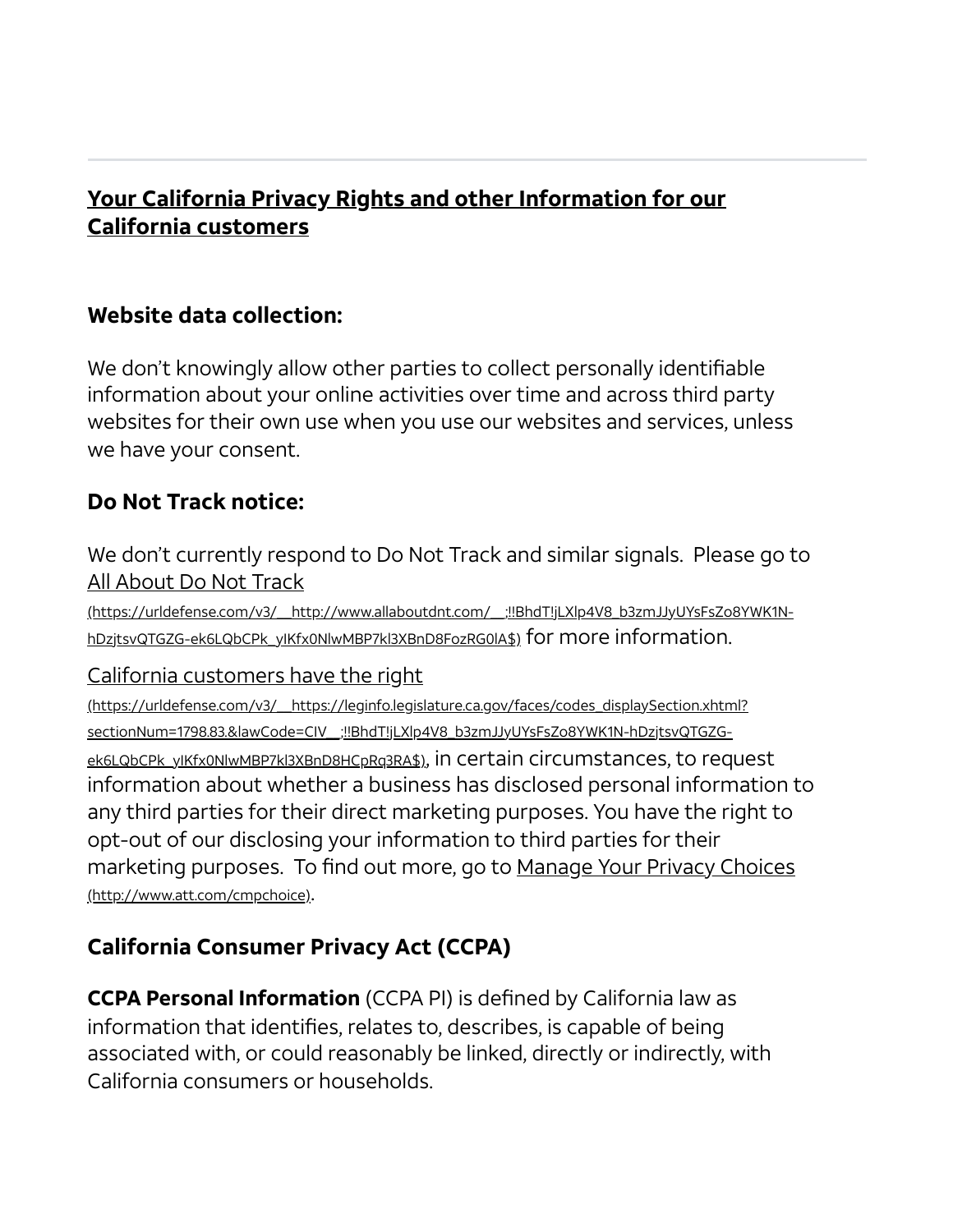#### The Information We Collect and Share

We want to provide you with the information about how to exercise rights involving CCPA PI. Here is information about the CCPA PI we have collected from and shared about consumers over the past year.

#### *Information We Collected From Consumers*

The CCPA identifies a number of categories of CCPA PI. In the year before the date this policy was updated, we collected these categories of CCPA PI:

- Address and other identifiers such as name, postal address, email address, account name, Social Security number, driver's license number, passport number, or other similar identifiers.
- Unique and online identifiers associated with personal information IP address, device IDs, or other similar identifiers.
- Commercial information such as records of personal property, products or services purchased, obtained, or considered, or other purchasing or consuming histories or tendencies.
- Internet, gaming or other electronic network activity information such as browsing history, search history and information regarding an individual's interaction with an internet website, application, or advertisement.
- Professional or educational information.
- Video footage (e.g., CCTV); audio Recordings; photographs; calendar information.
- Location Information (see above in "The [information](#page-2-0) we collect").
- Biometric Information (see above in "The [information](#page-2-0) we collect").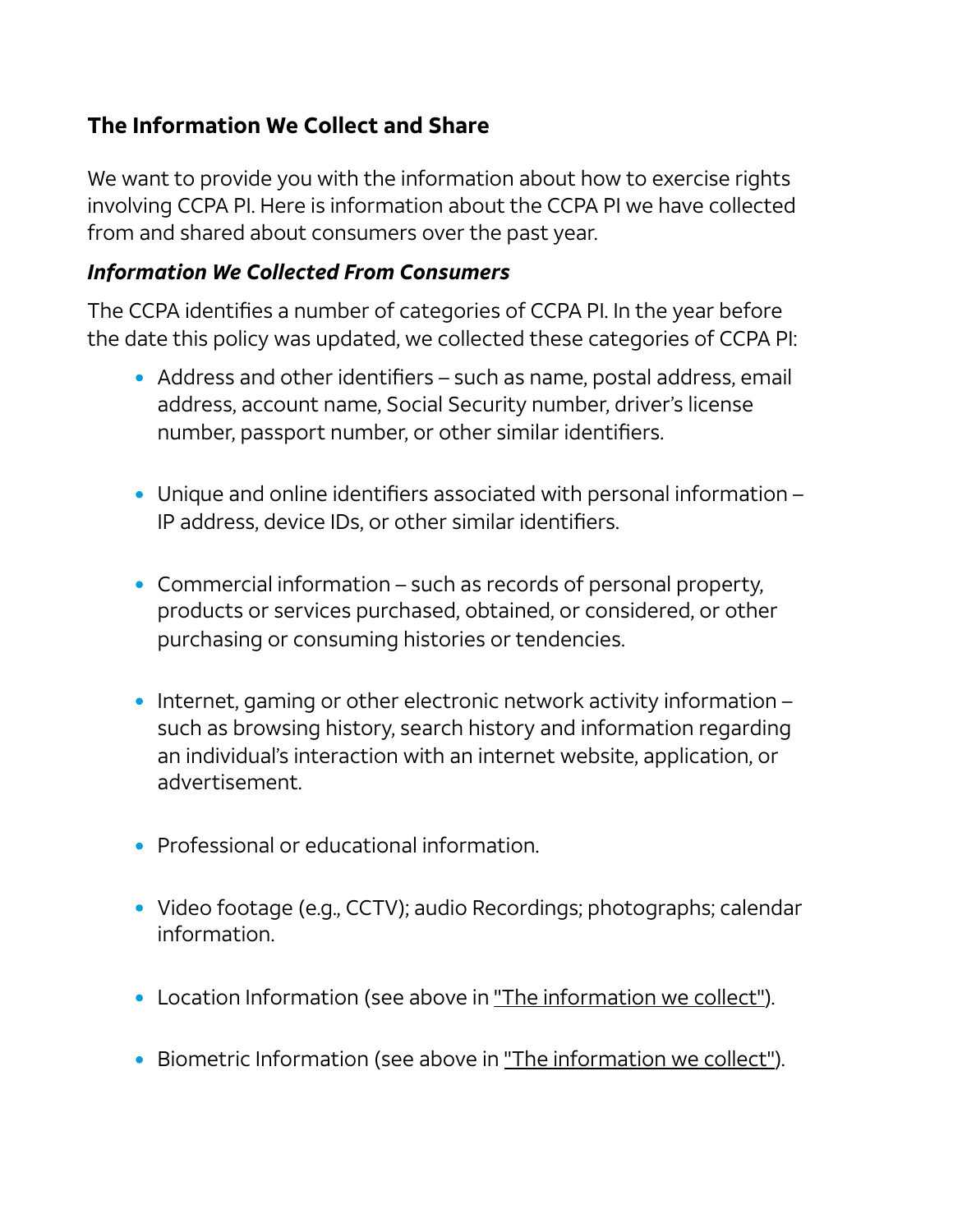- In game or online viewing activities (e.g., videos viewed, pages viewed).
- Inferences drawn from CCPA PI, such as individual profiles, preferences, characteristics, behaviors.

We collected the above categories of CCPA PI for the following purposes:

- Performing services on behalf of the business, such as customer service, processing or fulfilling orders, and processing payments.
- Auditing customer transactions.
- Fraud prevention and authentication/ID verification.
- Debugging errors in systems.
- Marketing and advertising.
- Internal research, analytics and development e.g., user-preference analytics.
- Developing, maintaining, provisioning or upgrading networks, services or devices.

We collected the above categories of CCPA PI from the following sources:

- Directly from you such as contact and billing info and customer service interactions.
- Generated by your use of our services such as technical, equipment and usage information.
- Social media sites and other online platforms.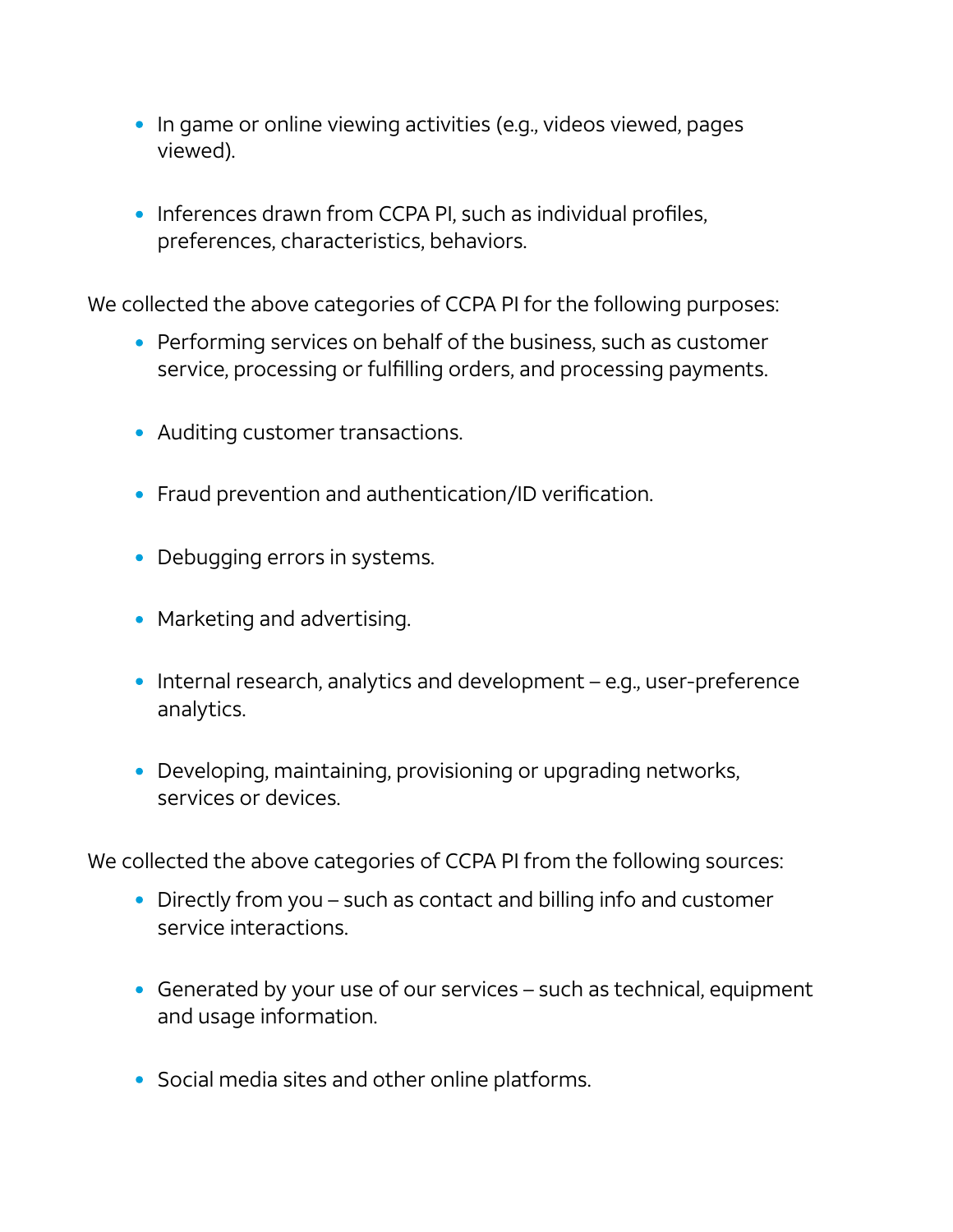- Other companies such as vendors, marketing firms and other AT&T companies.
- Publicly available sources such as public records.

#### *Information We Shared About Consumers*

Over the past year, we may have shared these categories of CCPA PI with entities that provide services for us, like processing your bill:

- Address and other identifiers such as name, postal address, email address, account name, Social Security number, driver's license number, passport number, or other similar identifiers.
- Unique and online identifiers IP address, device IDs, or other similar identifiers.
- Commercial information such as records of personal property, products or services purchased, obtained, or considered, or other purchasing or consuming histories or tendencies.
- Internet, gaming or other electronic network activity information such as browsing history, search history, and information regarding an individual's interaction with an internet website, application, or advertisement.
- Professional or educational information.
- Video footage (e.g., CCTV); audio recordings; photographs; calendar information.
- Location Information (see above in "The [information](#page-2-0) we collect").
- Biometric Information (see above in "The [information](#page-2-0) we collect").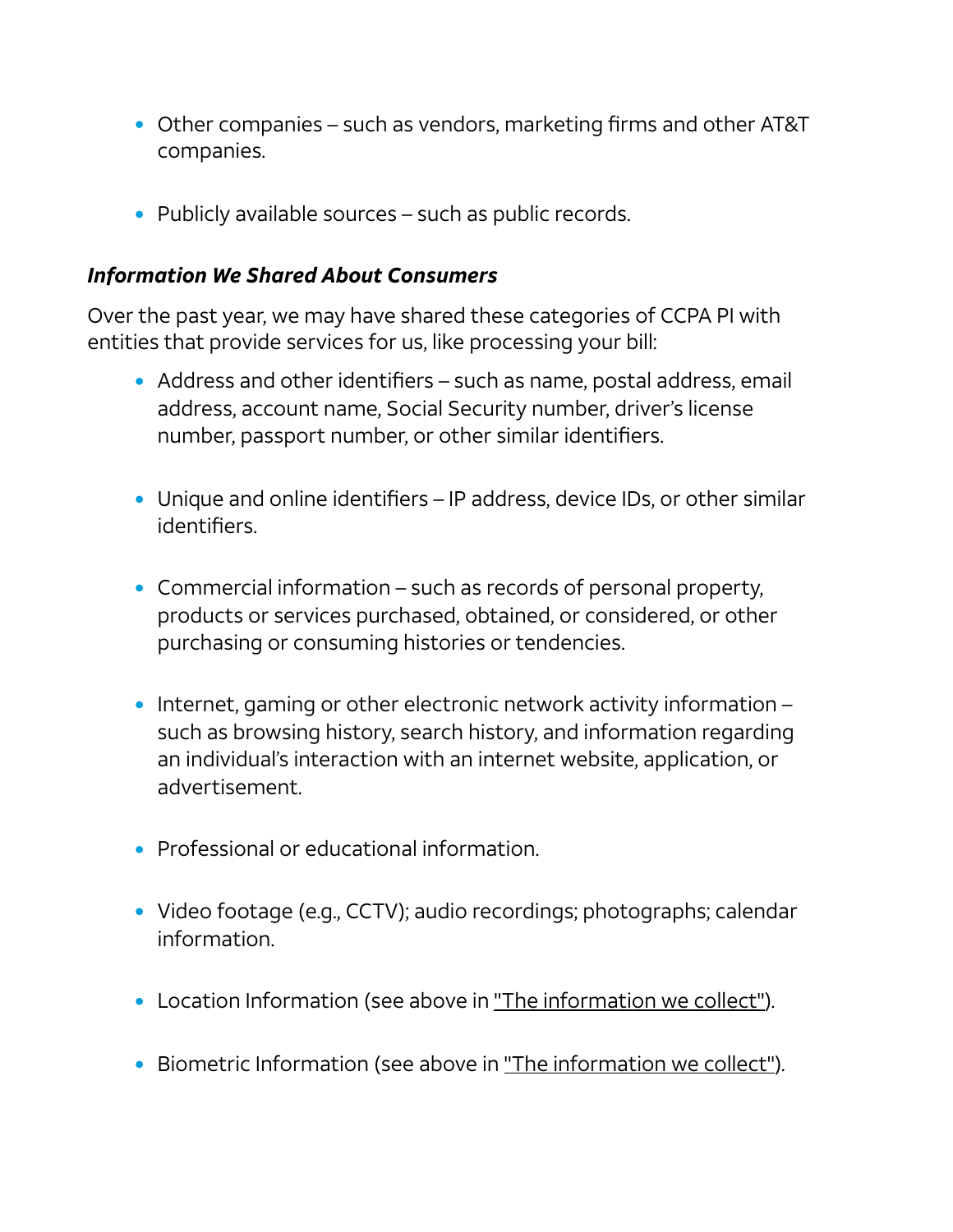- In game or online viewing activities (e.g., videos viewed, pages viewed).
- Inferences drawn from CCPA PI, such as individual profiles, preferences, characteristics, behaviors.

We may have shared each of the above categories of CCPA PI with the following categories of third parties who perform services on our behalf:

- Product and services delivery companies.
- Marketing services companies.
- Cloud storage companies.
- Credit reporting agencies.
- Billing and payment processing companies.
- Fraud prevention and authentication/identity verification entities.
- Analytics companies.

The CCPA defines "sale" very broadly and includes the sharing of CCPA PI for anything of value. According to this broad definition, in the year before the date this policy was updated, a "sale" of the following categories of CCPA PI may have occurred:

- Address and other identifiers such as name, postal address, email address, account name, or other similar identifiers.
- Unique and online identifiers IP address, device IDs, or other similar identifiers.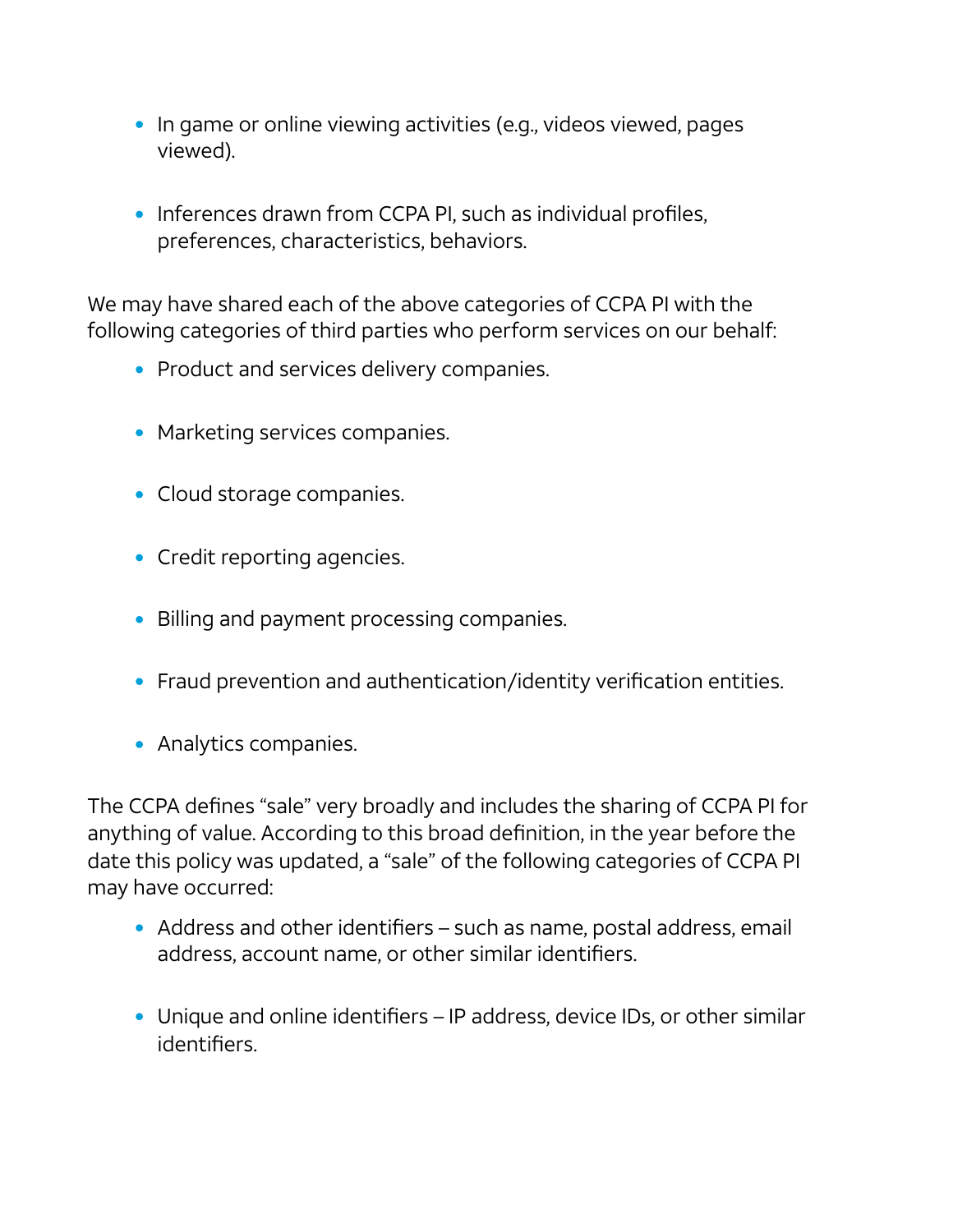- Commercial information such as records of personal property, products or services purchased, obtained, or considered, or other purchasing or consuming histories or tendencies.
- Internet, gaming or other electronic network activity information such as browsing history, search history, and information regarding an individual's interaction with an internet website, application, or advertisement.
- Location [information](#page-2-0) (see above in "The information we collect").
- Inferences drawn from CCPA PI, such as individual profiles, preferences, characteristics, behaviors.

We may have sold each of the above categories of CCPA PI to the following categories of third parties:

- Analytics and measurement providers.
- Companies involved in marketing and advertising.
- Affiliates.

#### *Your Right To Request Disclosure Of Information We Collect And Share About You*

We are committed to ensuring that you know what information we collect. You can ask us for the following information:

- The categories and specific pieces of your CCPA PI that we've collected.
- The categories of sources from which your CCPA PI was collected.
- The purposes for collecting or selling your CCPA PI.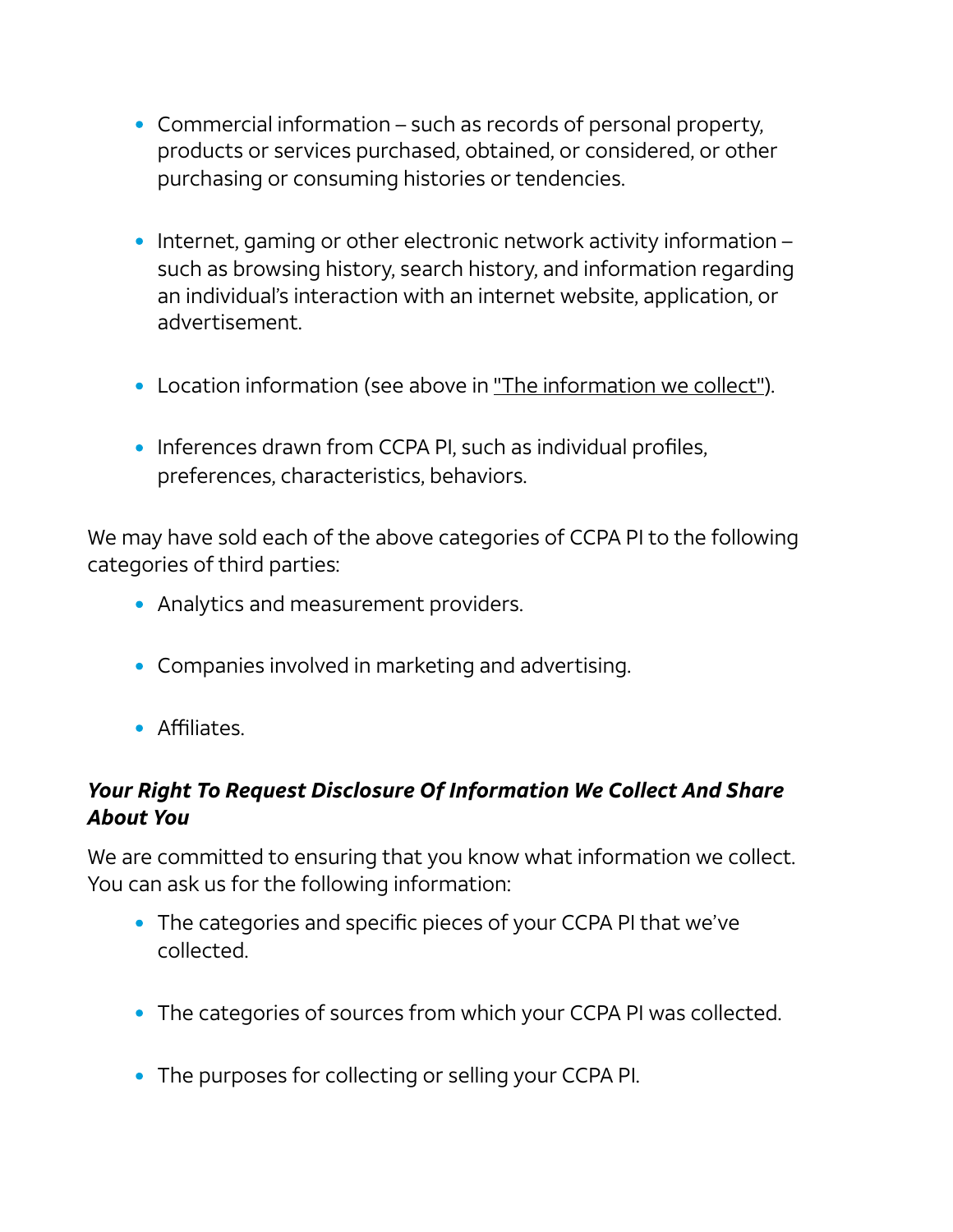The categories of third parties with whom we shared your CCPA PI.

We are also committed to ensuring that you know what information we share about you. You can submit a request to us for the following additional information:

- The categories of CCPA PI we've sold about you, the categories of third parties to whom we've sold that CCPA PI, and the category or categories of CCPA PI sold to each third party.
- The categories of CCPA PI that we've shared with service providers that provide services for us, like processing your bill; the categories of third parties to whom we've disclosed that CCPA PI; and the category or categories of CCPA PI disclosed to each third party.

To exercise your right to request the disclosure of your CCPA PI that we collect or share, either visit our CCPA page [\(/csr/home/privacy/StateLawApproach/ccpa.html\)](https://about.att.com/csr/home/privacy/StateLawApproach/ccpa.html) or contact us at 866-385-3193. These requests for disclosure are generally free.

#### *Your Right To Request The Deletion Of CCPA PI*

Upon your request, we will delete the CCPA PI we have collected about you, except for situations when that information is necessary for us to: provide you with a good or service that you requested; perform a contract we entered into with you; maintain the functionality or security of our systems; comply with or exercise rights provided by the law; or use the information internally in ways that are compatible with the context in which you provided the information to us, or that are reasonably aligned with your expectations based on your relationship with us.

To exercise your right to request the deletion of your CCPA PI, either **visit** our CCPA page [\(/csr/home/privacy/StateLawApproach/ccpa.html\)](https://about.att.com/csr/home/privacy/StateLawApproach/ccpa.html) or contact us at 866-385-3193. Requests for deletion of your CCPA PI are generally free.

## *Your Right To Ask Us Not To Sell Your CCPA PI*

You can always tell us not to sell your CCPA PI by **visiting our CCPA page** [\(/csr/home/privacy/StateLawApproach/ccpa.html\)](https://about.att.com/csr/home/privacy/StateLawApproach/ccpa.html) or contacting us at 866-385-3193.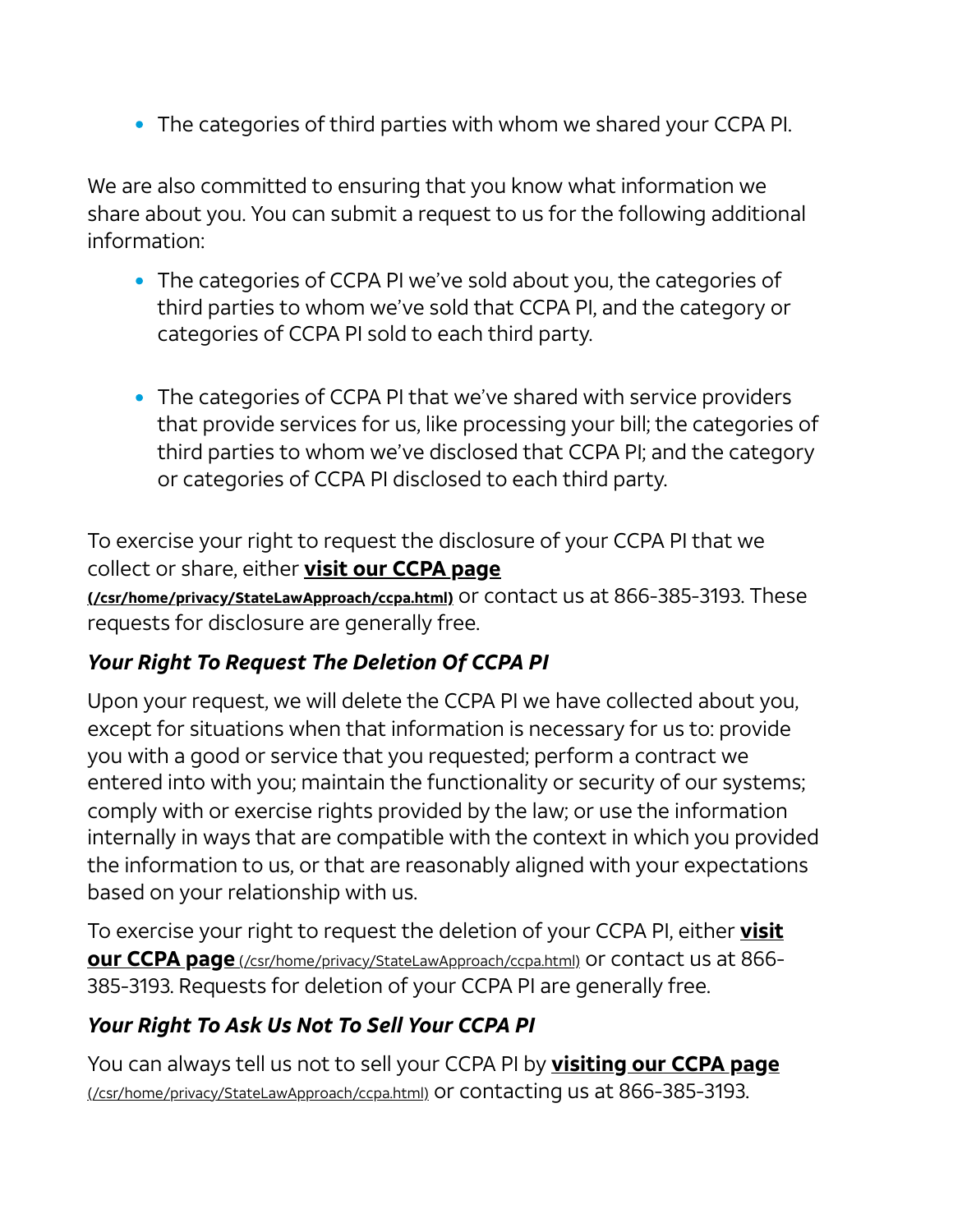Once we receive and verify your request, we will not sell your CCPA PI unless you later allow us to do so. We may ask for your permission to resume sale of your CCPA PI at a later date, but we will wait at least 12 months before doing so.

## *View CCPA Metrics For The Prior Calendar Year*

You may review information about the company's CCPA data requests for the prior calendar year by visiting the **CCPA metrics page** [\(/csr/home/privacy/StateLawApproach/ccpa-metrics.html\)](https://about.att.com/csr/home/privacy/StateLawApproach/ccpa-metrics.html).

#### *Verification of Identity — Access or Deletion Requests*

*Password Protected Account.* If you maintain a password-protected account with us, in most cases you may submit an access or deletion request by authenticating yourself with a password like you would when you access your account (see exceptions below in the following paragraph). You'll have to authenticate yourself again to access your data or submit your deletion request.

#### *Former Accountholders, Non-Accountholders (without Password Protected Account) – and also FirstNet, Prepaid and .net accounts.* If you do not have a password protected account – or have a FirstNet, prepaid or .net account – we will ask to verify your identity using our mobile verification process. This process captures an image of your identity document, such as your driver's license, and compares it to a self-photo you submit. We will only use this information to verify your identity. We will delete it after the time expires allowed by the CCPA to process and respond to your request.

If we cannot verify your identity, we will notify you that we will not be able to respond to your request.

## *Authorized Agents*

You may designate an authorized agent to submit requests on your behalf. Your agent will need a valid power of attorney or written permission signed by you. If the agent relies on written permission, we'll need to verify the agent's identity. We may also contact you directly to confirm the permission. Your authorized agent can submit your requests by calling us at 866-385- 3193.

## *We Don't Mind If You Exercise Your California Data Rights*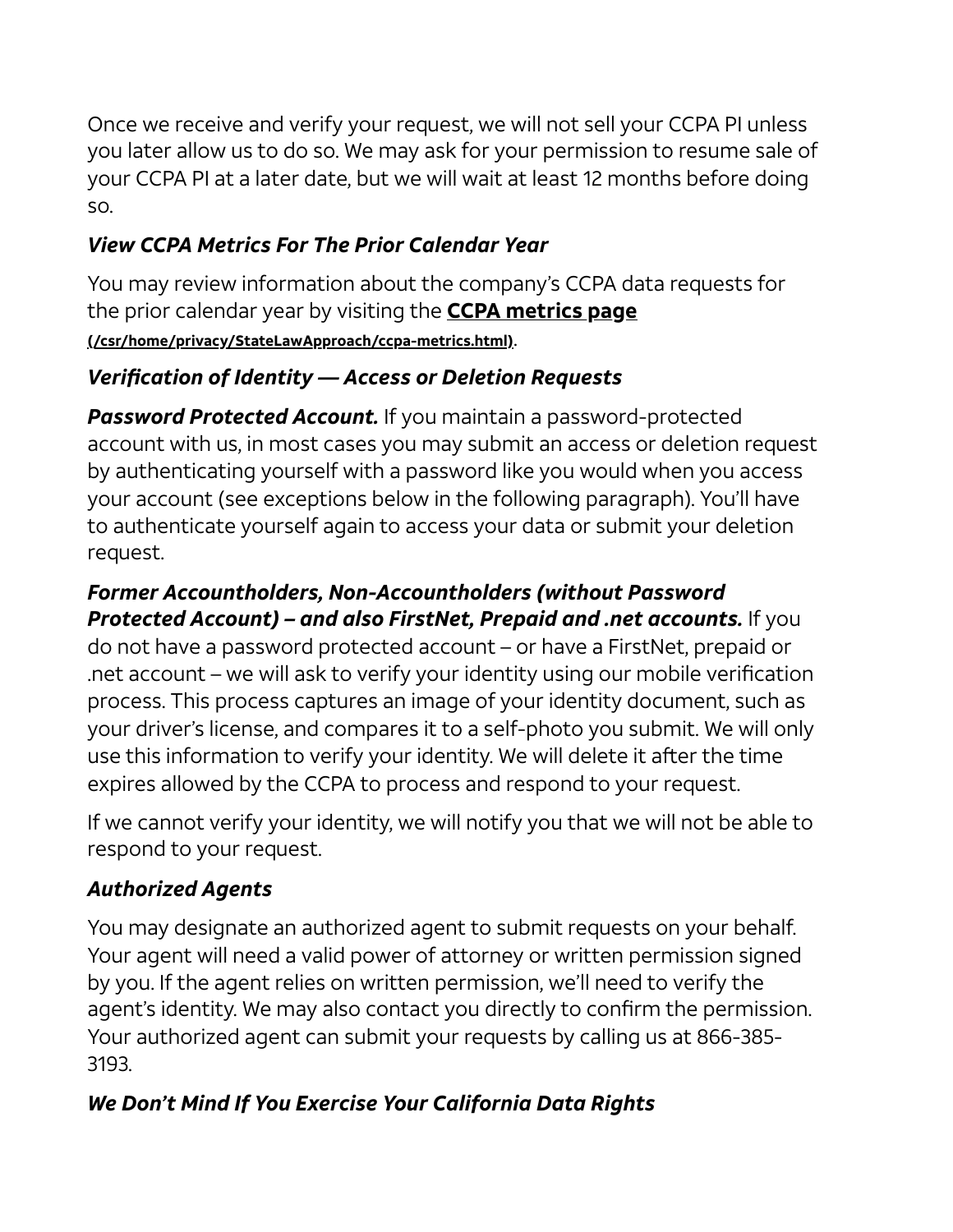We are committed to providing you with control over your CCPA PI. If you exercise any of these rights explained in this section of the Privacy Policy, we will not disadvantage you. You will not be denied or charged different prices or rates for goods or services or provided a different level or quality of goods or services.

#### *Consumers Under 16 Years Old*

As of the effective date of this policy, we do not have actual knowledge that we sell CCPA PI of consumers under 16 years of age. If we collect CCPA PI that we know is from a child under 16 years old in the future, we will not sell that information unless we receive affirmative permission to do so. If a child is between 13 and 16 years of age, the child may provide that permission.

Any customer who wishes to request further information about our compliance with these requirements, or who has questions or concerns about our privacy practices and policies, can email us at [privacypolicy@att.com](mailto:privacypolicy@att.com) (mailto:privacypolicy@att.com), or write to us at AT&T Privacy Policy, Chief Privacy Office, 208 S. Akard, Room 2100, Dallas, TX 75202.

## <span id="page-28-0"></span>Customer Proprietary Network Information (CPNI)

CPNI is information about your telecommunications and VoIP (internet phone) services from us, including what plans you subscribe to, how you use these services and details such as who you have called. (Your telephone number, name and address are not considered CPNI.) We use CPNI internally and share it outside AT&T only when conforming with applicable regulations and orders of the Federal Communications Commission.

We do not share CPNI with anyone outside of the AT&T affiliates *i* defined above or our authorized agents or vendors without your consent, with the following authorized exceptions: Court orders; as authorized by law; fraud detection; to provide your service and route your calls; for network operations and security; aggregate (grouped) information and information that doesn't identify you personally.

We do use your CPNI internally. We may share information about our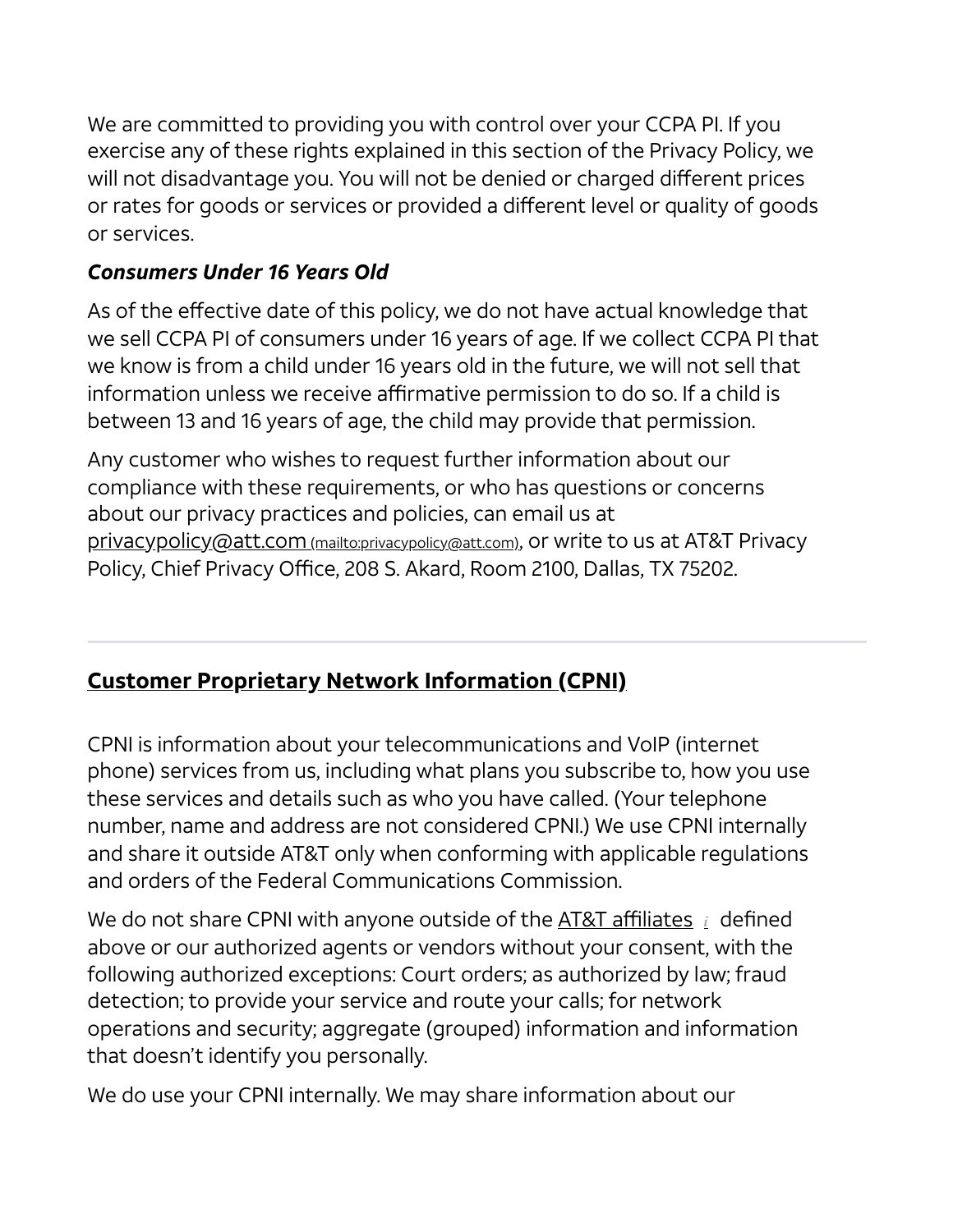customers among the AT&T affiliates and our agents to offer new or enhanced services or promotions. We can also use your CPNI for the purpose of turning it into aggregate data or information that does not personally identify you.

It is your right and our duty under federal law to protect the confidentiality of your CPNI.

If you don't want us to use your CPNI internally for things like offers, here is what you can do:

- Opt-out at att.com/cpni/optout [\(https://www.att.com/ecpnioptout/InitiateCPNIForm.action\)](https://www.att.com/ecpnioptout/InitiateCPNIForm.action).
- Call us at (800) 315.8303, any time of day, and follow the prompts.
- Chat with a service representative at (800) 288.2020 (consumer) or (800) 321.2000 (business).

If you choose to restrict our use of your CPNI, it won't affect your ability to use any of your services. You can change your mind at any time about letting us use or not use your CPNI. If you restrict your CPNI use, you may still get marketing from us, but it won't be based on using your CPNI.

#### <span id="page-29-0"></span>How to contact us about this Policy

Contact us at either of these addresses for any questions about this Policy.

- E-mail us at privacypolicy@att.com [\(mailto:privacypolicy@att.com\)](mailto:privacypolicy@att.com)
- Write to us at AT&T Privacy Policy, Chief Privacy Office, 208 S. Akard, Room 2100, Dallas, TX 75202.

For questions not related to privacy click on the "Contact Us" link at the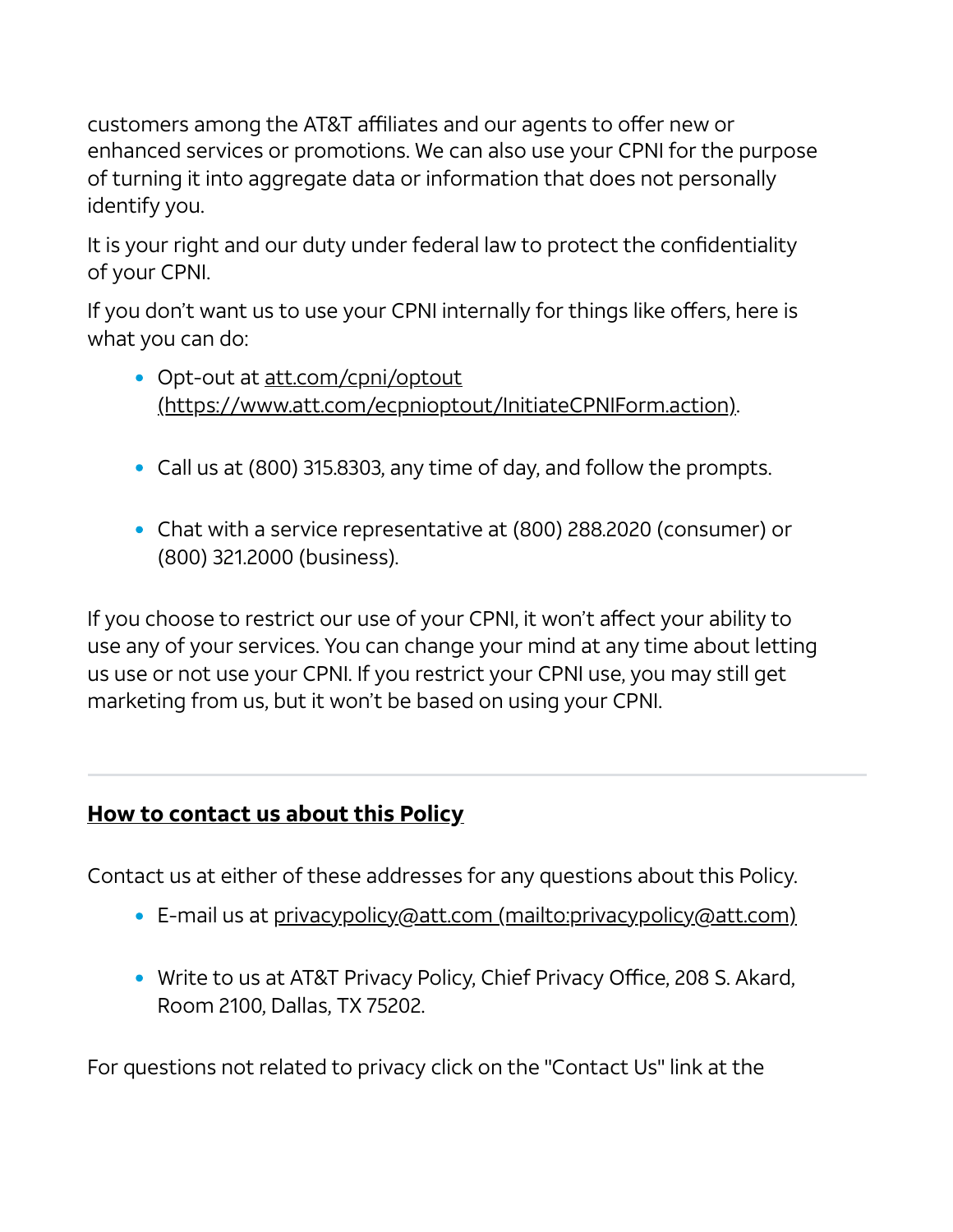bottom of any att.com [\(http://www.att.com/\)](http://www.att.com/) page. You also can access your online account from the upper right hand corner of our home page at att.com [\(http://www.att.com/\)](http://www.att.com/) for additional service options.

If you are not satisfied with our resolution of any dispute, including with respect to privacy or data-use concerns, please review a description of our dispute resolution procedures at <http://www.att.com/disputeresolution> (http://www.att.com/disputeresolution).

You also have the option of filing a complaint with the FTC Bureau of Consumer Protection, using an online form

[\(https://urldefense.com/v3/\\_\\_https://www.ftccomplaintassistant.gov/\\_\\_;!!BhdT!jLXlp4V8\\_b3zmJJyUYsFsZo8Y](https://urldefense.com/v3/__https://www.ftccomplaintassistant.gov/__;!!BhdT!jLXlp4V8_b3zmJJyUYsFsZo8YWK1N-hDzjtsvQTGZG-ek6LQbCPk_yIKfx0NlwMBP7kl3XBnD8ET0EZcmA$) WK1N-hDzjtsvQTGZG-ek6LQbCPk\_yIKfx0NlwMBP7kl3XBnD8ET0EZcmA\$), or by calling toll-free 877.FTC.HELP ((877) 382.4357; TTY: (866) 653.4261). Other rights and remedies also may be available to you under federal or other applicable laws.

Customer service contact numbers can be found at att.com [\(http://att.com/contactus\)](http://att.com/contactus).

Recent Updates  $\longrightarrow$ 

[Privacy Policy \(http://about.att.com/sites/web\\_policy\)](http://about.att.com/sites/web_policy)

Terms of Use [\(https://www.att.com/legal/terms.attWebsiteTermsOfUse.html\)](https://www.att.com/legal/terms.attWebsiteTermsOfUse.html)

[Accessibility \(https://www.att.com/accessibility\)](https://www.att.com/accessibility)

Contact Us (https://www.att.com/support/contact-us/? [source=EPcc000000000000U&wtExtndSource=Footer\\_Newsroom\\_DGen](https://www.att.com/support/contact-us/?source=EPcc000000000000U&wtExtndSource=Footer_Newsroom_DGen)

Shop (https://www.att.com/? [source=EPcc000000000000U&wtExtndSource=](https://www.att.com/?source=EPcc000000000000U&wtExtndSource=%20Homepage_Newsroom_DGen) Homepage\_Newsroom\_DGen)

[Subscribe to AT&T News \(https://about.att.com/pages/subscribe](https://about.att.com/pages/subscribe-att-news)att-news)

Do Not Sell My Personal Information [\(https://about.att.com/csr/home/privacy/rights\\_choices.html\)](https://about.att.com/csr/home/privacy/rights_choices.html)

© 2022 AT&T Intellectual Property. All rights reserved.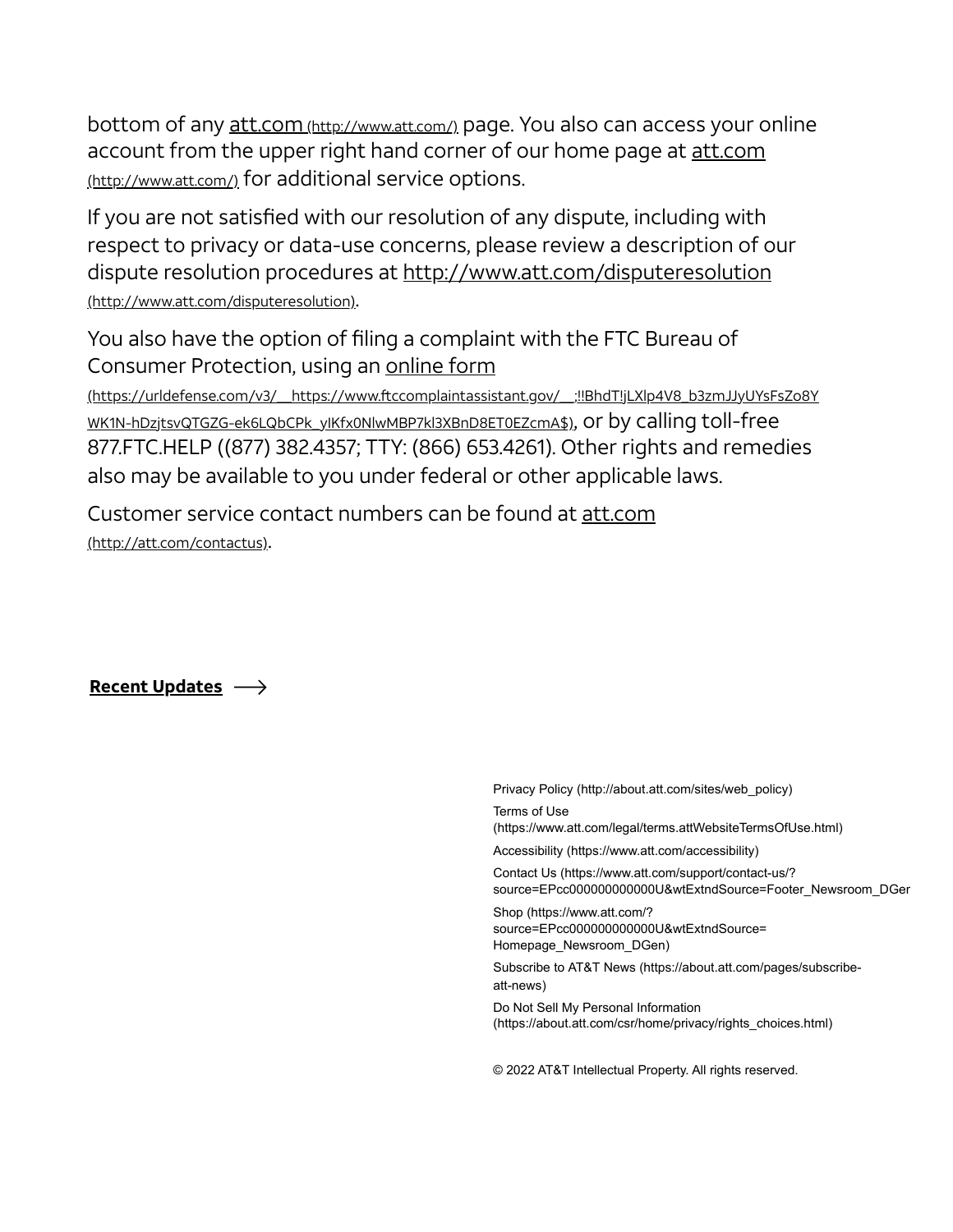# Affiliates

Below is a list of some of the affiliates publicly recognized to be part of the AT&T family of companies that have access to information collected from users and subscribers to products, services, apps, websites, or networks provided by AT&T Communications, as set forth in the AT&T Privacy Policy. This list is not exhaustive and may be subject to change.

#### Publicly Recognized, Non-AT&T branded affiliates of AT&T including but not limited to the following:

- Xandr companies, which include: AT&T AdWorks LLC, and AppNexus Inc.
- DIRECTV, LLC and its affiliates,
- Non-AT&T branded affiliates of AT&T Communications, which include, but are not limited to: Cricket entities, Game Show Network, Wayport LLC, NavLink, Inc., etc.

#### AT&T Communications Companies (domestic and international), which include but are not limited to the following:

- AT&T Mobility companies and all affiliates,
- AT&T landline, broadband and U-verse companies (e.g. AT&T California, AT&T Wisconsin, etc.) and other similar AT&T communication companies (e.g. AT&T Long Distance, AT&T Messaging, LLC)

Affiliates of AT&T Latin America: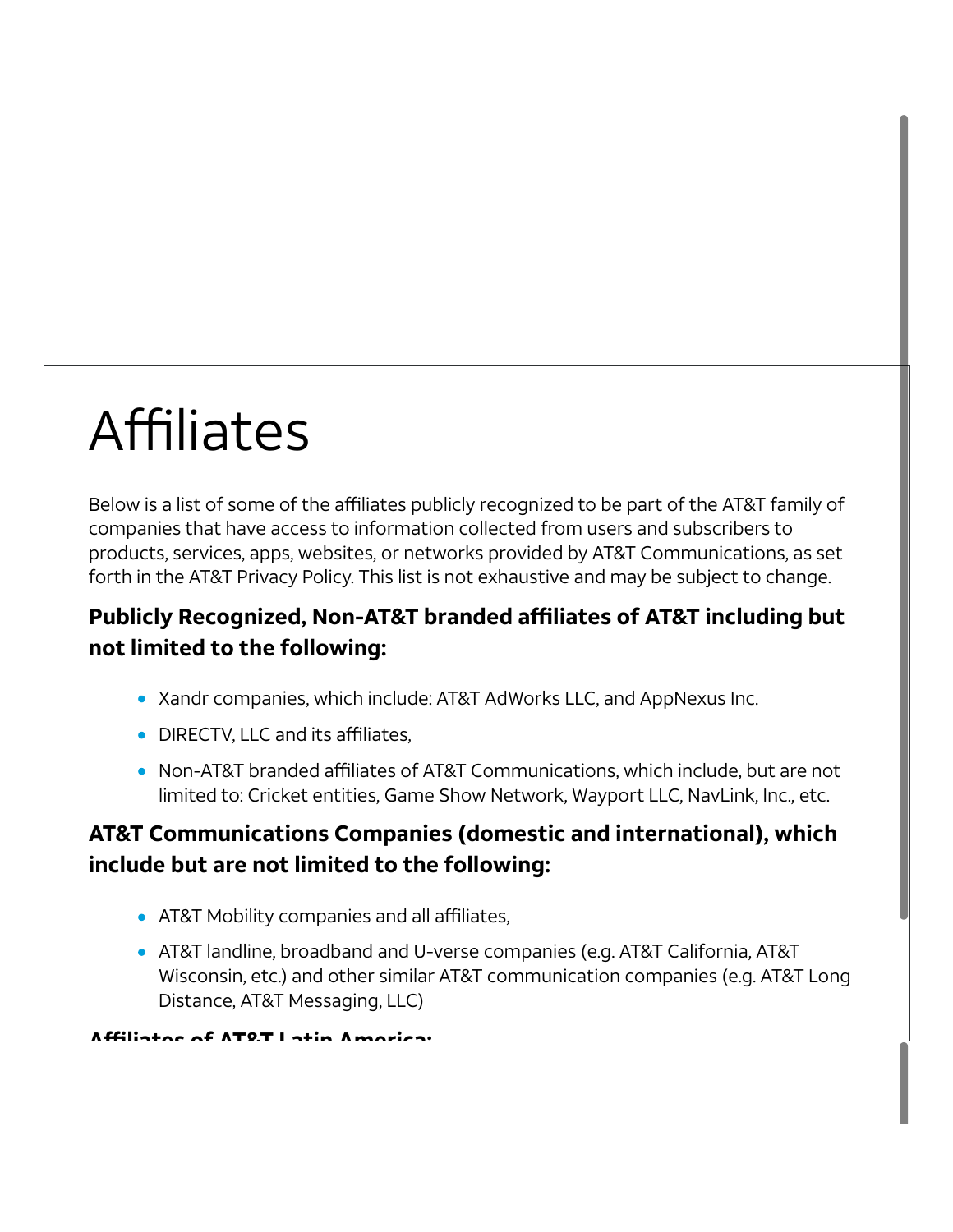## Cookies and Other **Technologies**

#### **Definitions**

Let's start with what we mean when we use the word "cookie" and other related terms:

**Cookies** are small data files. Websites place them in your browser to recognize your computer or mobile device when you return to that site. Cookies are created to keep track of your movements within the site, help you resume where you left off, remember your registered username, preferences and other customizations.

There are a couple of important things to remember about cookies:

- o Disabling cookies may prevent you from using specific features on some websites. You'll need to perform the opt out procedure if you opt out of a program or service and then change computers or Web browsers, or clear or erase the digital "cookie" that lets us know you opted out.
- **Local Storage Cookies.** Local Storage is a convenient, flexible, secure and faster way to store HTTP state data. It is a method by which our web pages locally store named key/value pairs in a user's web browser. Local storage on ATT.com is mainly used to store and retrieve data in HTML pages from our domains. Local storage data is session-based and will not persist once the session is over and the browser is closed.
- **Flash Cookies** (also called Local Shared Objects or "LSOs") are similar to cookies, except that they can store more complex data. They are used to remember your settings, preferences and usage, and other similar services. Flash cookies allow functionality and availability of certain services. If disabled, these services may not function correctly. While browser cookies may be removed or blocked via web browser settings, flash cookies operate differently. Please note that setting the Flash Player to restrict or limit acceptance of Flash LSOs may reduce or impede the f i li f h li f h li f h li f h li f h li f h li f h li f h li f h li f h li f h li f h li f h li f h li f h l<br>T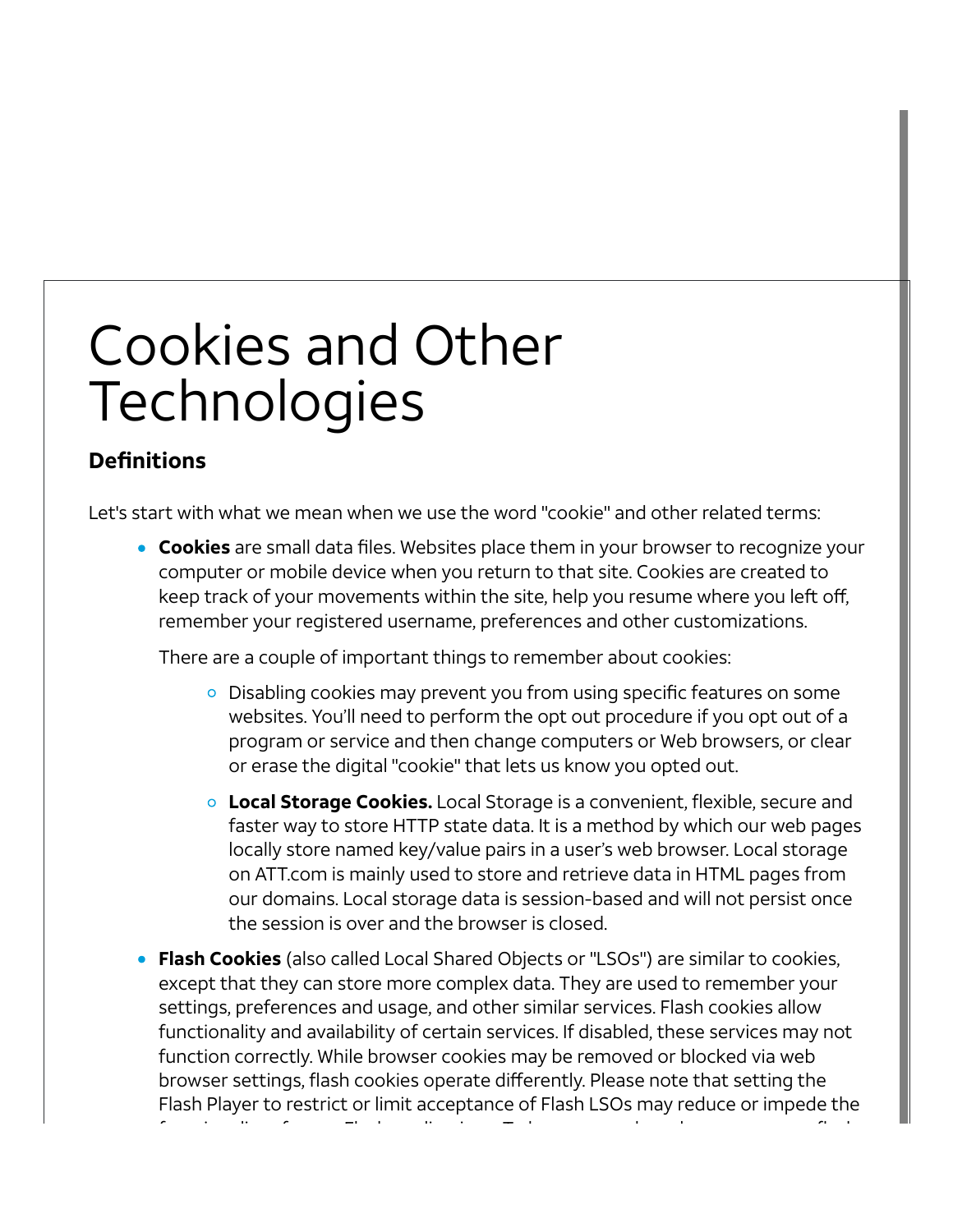functionality of some Flash applications. To learn more about how to manage flash cookies, you can visit the Adobe website

(https://urldefense.com/v3/\_\_https://www.adobe.com/devnet/security.html\_\_;!!BhdT!jl hDzjtsvQTGZG-ek6LQbCPk\_yIKfx0NlwMBP7kl3XBnD8GnWsFQrw\$) and make changes at Global Storage Settings Panel

[\(https://urldefense.com/v3/\\_\\_http://www.macromedia.com/support/documentation/en](https://urldefense.com/v3/__http://www.macromedia.com/support/documentation/en/flashplayer/help/settings_manager02.html__;!!BhdT!jLXlp4V8_b3zmJJyUYsFsZo8YWK1N-hDzjtsvQTGZG-ek6LQbCPk_yIKfx0NlwMBP7kl3XBnD8Ha4MFwsA$) hDzjtsvQTGZG-ek6LQbCPk\_yIKfx0NlwMBP7kl3XBnD8Ha4MFwsA\$).

- Web beacons are small graphic images on a Web page or in an e-mail. They can be used for things like recording the pages and advertisements that users click on, or tracking how well an e-mail marketing campaign performs.
- A widget is a small program or application that can be embedded in a web page. It can provide real-time information, such as stock quotes or weather reports.

Widgets are often provided by a third party and allow them to collect data about users viewing that page.

- A server log records your web activity by your computer or mobile device and plays a key role in improving web page performance and introducing new features. For example, it may record which search terms you've entered, or the links you've clicked on. It may also record your browser information, such as your IP address, device type, how long you spend on a Web page, and your browser's cookies.
- Some websites have "social network or other third-party plug-ins." These plugins may provide information back to those sites, even if you don't click on or interact with the plug-in. It may also apply even if you don't have an account with them. Social networks or third parties may use an identifier when transmitting from your browser. This might include information about your browser type, operating system, device type, IP address and the URL of the web page where the plug-in appears. If you use social networking tools or sites, we recommend you take a moment to familiarize yourself with their privacy policies.

#### Managing Cookies

Most browsers will allow you to delete, disable and choose what cookies can be placed on your computer. If you want more information about controlling cookies, visit these sites for the browser you are using:

#### Individual Browsers

Internet Explorer » (https://urldefense.com/v3/\_\_http://windows.microsoft.com/en-US/windows7/Block-enable-or-allow[cookies\\_\\_;!!BhdT!jLXlp4V8\\_b3zmJJyUYsFsZo8YWK1N-hDzjtsvQTGZG](https://urldefense.com/v3/__http://windows.microsoft.com/en-US/windows7/Block-enable-or-allow-cookies__;!!BhdT!jLXlp4V8_b3zmJJyUYsFsZo8YWK1N-hDzjtsvQTGZG-ek6LQbCPk_yIKfx0NlwMBP7kl3XBnD8HxtttM-A$)kee al aan die Afrikaanse partie van die Afrika<br>D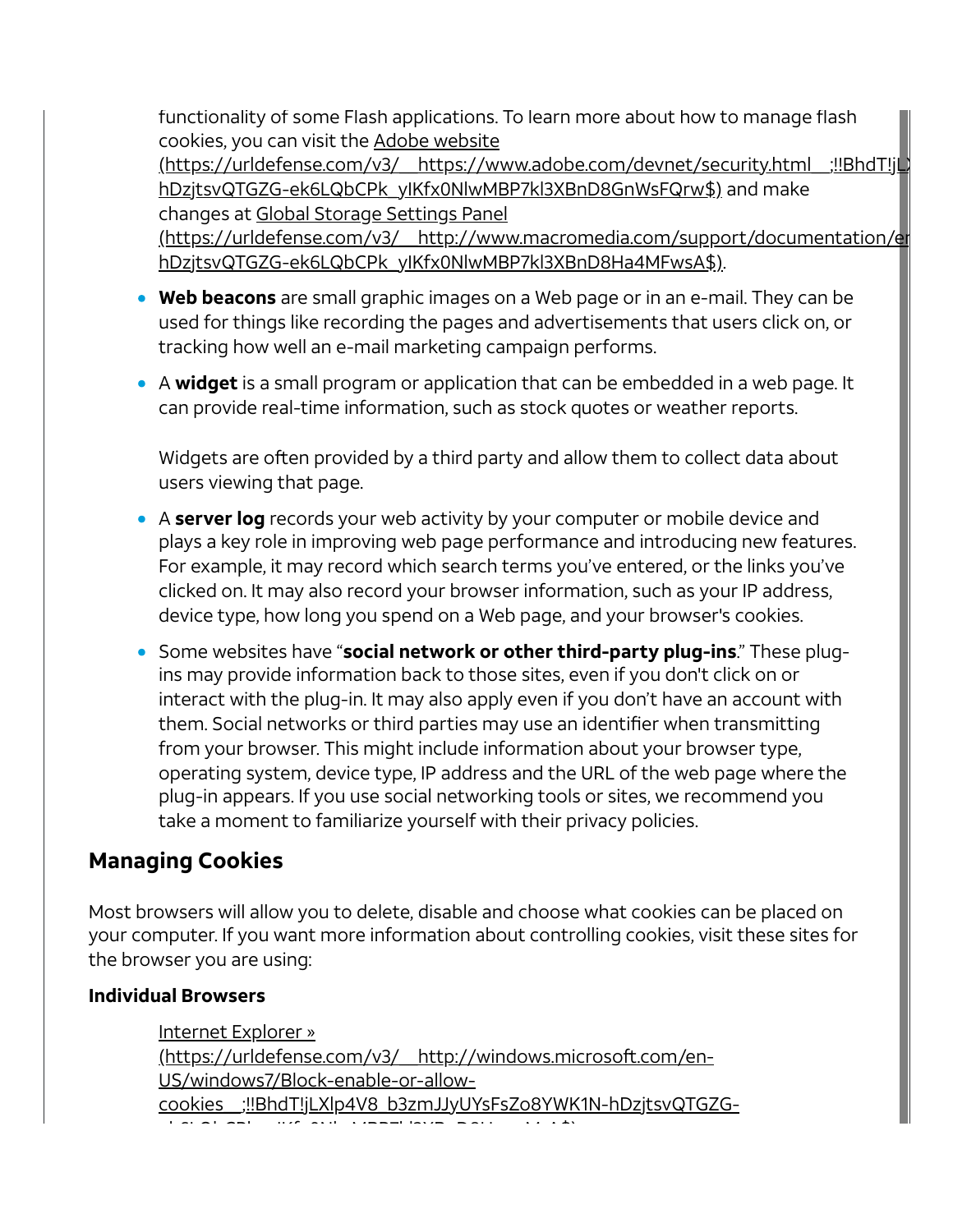[ek6LQbCPk\\_yIKfx0NlwMBP7kl3XBnD8HxtttM-A\\$\)](https://urldefense.com/v3/__http://windows.microsoft.com/en-US/windows7/Block-enable-or-allow-cookies__;!!BhdT!jLXlp4V8_b3zmJJyUYsFsZo8YWK1N-hDzjtsvQTGZG-ek6LQbCPk_yIKfx0NlwMBP7kl3XBnD8HxtttM-A$)

Internet Explorer (Mobile devices) »

[\(https://urldefense.com/v3/\\_\\_http://www.windowsphone.com/en-us/how-](https://urldefense.com/v3/__http://www.windowsphone.com/en-us/how-to/wp7/web/changing-privacy-and-other-browser-settings__;!!BhdT!jLXlp4V8_b3zmJJyUYsFsZo8YWK1N-hDzjtsvQTGZG-ek6LQbCPk_yIKfx0NlwMBP7kl3XBnD8GgEE3u-w$)

to/wp7/web/changing-privacy-and-other-browser-

settings :!!BhdT!jLXlp4V8\_b3zmJJyUYsFsZo8YWK1N-hDzjtsvQTGZG-

ek6LQbCPk\_yIKfx0NlwMBP7kl3XBnD8GgEE3u-w\$)

#### Safari »

[\(https://urldefense.com/v3/\\_\\_http://support.apple.com/kb/PH5042\\_\\_;!!BhdT!jLXlp4V8\\_b](https://urldefense.com/v3/__http://support.apple.com/kb/PH5042__;!!BhdT!jLXlp4V8_b3zmJJyUYsFsZo8YWK1N-hDzjtsvQTGZG-ek6LQbCPk_yIKfx0NlwMBP7kl3XBnD8Ei4iVBaw$) hDzjtsvQTGZG-ek6LQbCPk\_yIKfx0NlwMBP7kl3XBnD8Ei4iVBaw\$)

Safari Mobile (iPhones and iPads) »

[\(https://urldefense.com/v3/\\_\\_http://support.apple.com/kb/HT1677\\_\\_;!!BhdT!jLXlp4V8\\_b3](https://urldefense.com/v3/__http://support.apple.com/kb/HT1677__;!!BhdT!jLXlp4V8_b3zmJJyUYsFsZo8YWK1N-hDzjtsvQTGZG-ek6LQbCPk_yIKfx0NlwMBP7kl3XBnD8G3X3V0sg$) hDzjtsvQTGZG-ek6LQbCPk\_yIKfx0NlwMBP7kl3XBnD8G3X3V0sg\$)

Firefox » [\(https://urldefense.com/v3/\\_\\_http://support.mozilla.org/en-US/kb/give](https://urldefense.com/v3/__http://support.mozilla.org/en-US/kb/give-websites-ability-store-passwords-cookies-and-more__;!!BhdT!jLXlp4V8_b3zmJJyUYsFsZo8YWK1N-hDzjtsvQTGZG-ek6LQbCPk_yIKfx0NlwMBP7kl3XBnD8HcSiwwEQ$)websites-ability-store-passwords-cookies-andmore\_\_;!!BhdT!jLXlp4V8\_b3zmJJyUYsFsZo8YWK1N-hDzjtsvQTGZGek6LQbCPk\_yIKfx0NlwMBP7kl3XBnD8HcSiwwEQ\$)

Firefox (Mobile devices) »

[\(https://urldefense.com/v3/\\_\\_https://support.mozilla.org/en-US/kb/firefox](https://urldefense.com/v3/__https://support.mozilla.org/en-US/kb/firefox-android-tracking-protection__;!!BhdT!jLXlp4V8_b3zmJJyUYsFsZo8YWK1N-hDzjtsvQTGZG-ek6LQbCPk_yIKfx0NlwMBP7kl3XBnD8GrVdCx0A$)android-tracking-protection :!!BhdT!jLXlp4V8\_b3zmJJyUYsFsZo8YWK1NhDzjtsvQTGZG-ek6LQbCPk\_yIKfx0NlwMBP7kl3XBnD8GrVdCx0A\$)

Chrome »

(https://urldefense.com/v3/\_\_http://support.google.com/chrome/bin/answer.py? [hl=en&answer=95647\\_\\_;!!BhdT!jLXlp4V8\\_b3zmJJyUYsFsZo8YWK1N-hDzjtsvQTGZG](https://urldefense.com/v3/__http://support.google.com/chrome/bin/answer.py?hl=en&answer=95647__;!!BhdT!jLXlp4V8_b3zmJJyUYsFsZo8YWK1N-hDzjtsvQTGZG-ek6LQbCPk_yIKfx0NlwMBP7kl3XBnD8GaPREn4Q$)ek6LQbCPk\_yIKfx0NlwMBP7kl3XBnD8GaPREn4Q\$)

Chrome (Mobile devices) »

[\(https://urldefense.com/v3/\\_\\_https://support.google.com/chrome/answer/2392971?](https://urldefense.com/v3/__https://support.google.com/chrome/answer/2392971?hl=en__;!!BhdT!jLXlp4V8_b3zmJJyUYsFsZo8YWK1N-hDzjtsvQTGZG-ek6LQbCPk_yIKfx0NlwMBP7kl3XBnD8GfJRhOZQ$) hl=en\_\_;!!BhdT!jLXlp4V8\_b3zmJJyUYsFsZo8YWK1N-hDzjtsvQTGZGek6LQbCPk\_yIKfx0NlwMBP7kl3XBnD8GfJRhOZQ\$)

#### Flash Player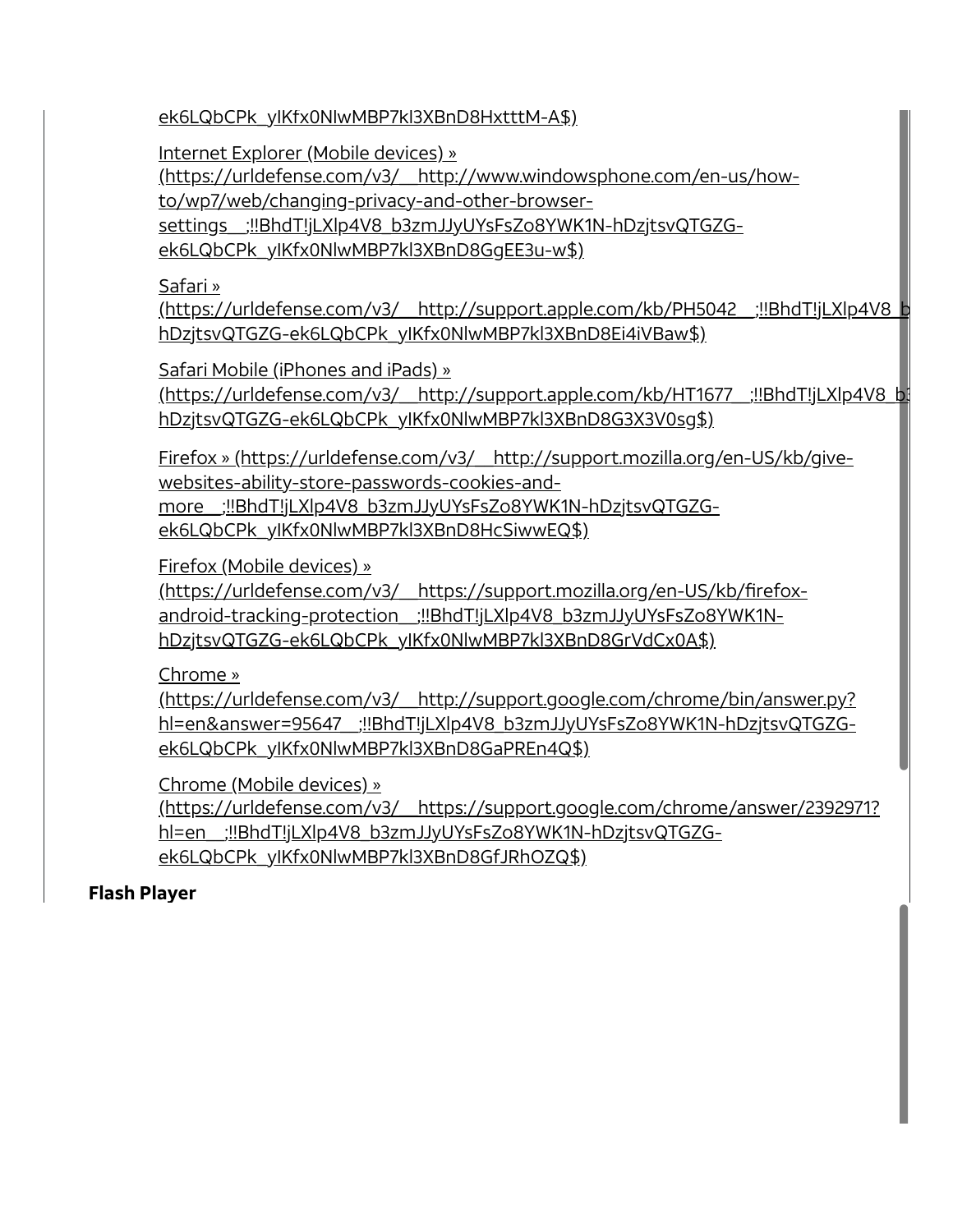# AT&T Consumer Marketing

AT&T will maintain a company-specific (Internal) Do Not Mail (DNM) list of existing and prospective residential customers who request not to receive any AT&T marketing materials via US Postal Mail.

- Consumers must contact the AT&T residential care center at 1-800-288-2020 and specify each individual member of the household and each associated address to be added to the DNM list.
- Generally AT&T processes DNM requests within 30 days. However, because our mailings are processed well in advance, you may continue to receive additional offers for some time after the request date.'
	- $\circ$  Please note that AT&T may direct mail market to certain neighborhoods or zip codes. These offerings are delivered to all homes in a neighborhood or

zip code. You may continue to receive this type of mailing even if you optout of receiving marketing related postal mailings from AT&T.

- DNM requests for an individual consumer at a residential address will remain in effect for THREE years from the date of request.
- AT&T does not accept DNM requests from third party providers.
- AT&T DNM requests will expire upon change of address.

AT&T will not share or disclose DNM information with any third party other than AT&T vendors responsible for direct mail marketing on AT&T's behalf.

Notifications and other non-solicitation mail pieces are exempt from this Consumer Marketing Residential DNM Policy.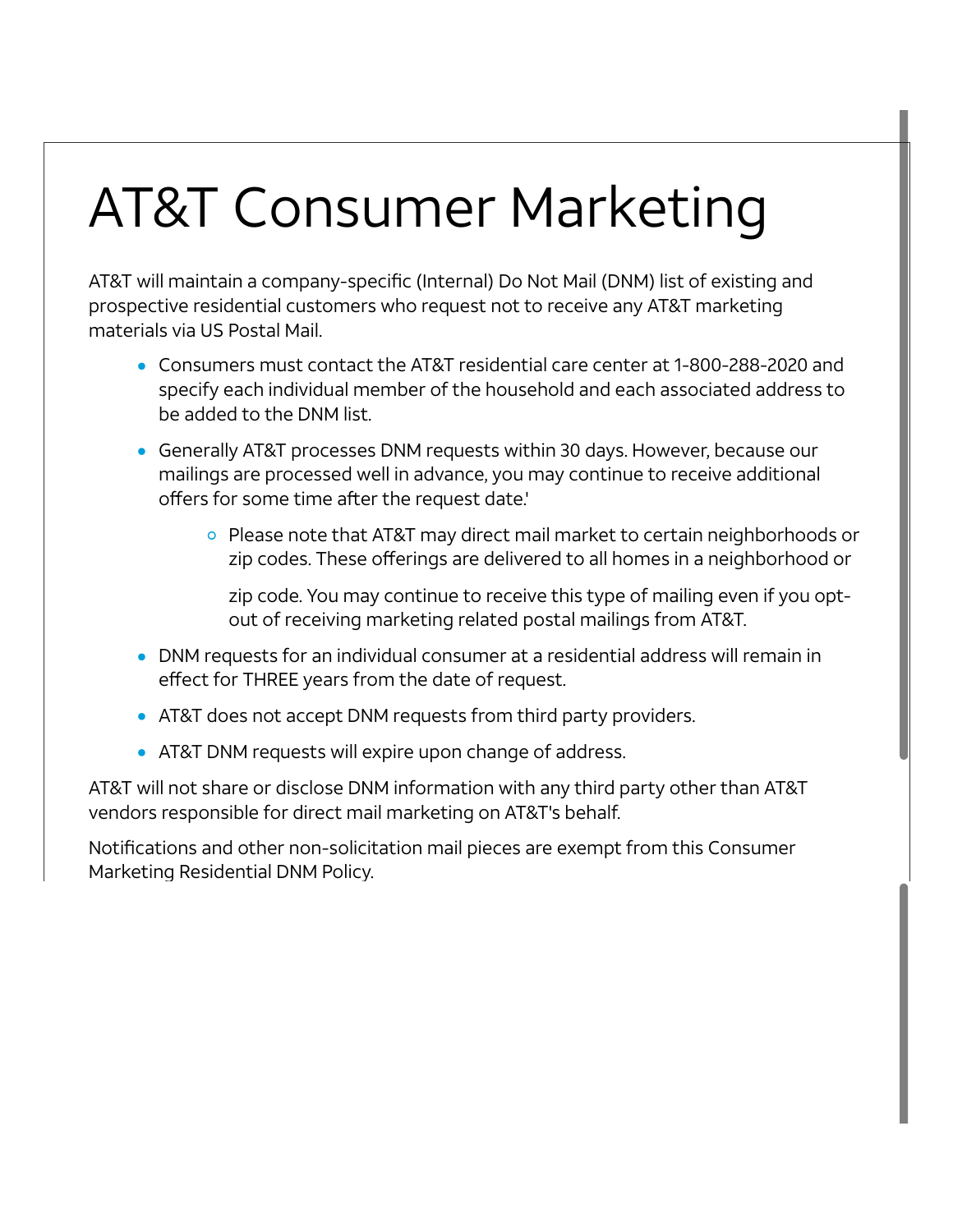Effective April 8, 2022, we have removed references in our policy to WarnerMedia and its family of companies as they are no longer affiliates of AT&T.

We are committed to providing you transparency by letting you know when we've made changes to our policy. We truly value your business.

#### Previous Updates

- April 8, 2022 [current]
- November 1, 2021

 $\sim$   $\sim$   $\sim$   $\sim$   $\sim$ 

We are committed to transparency, so we want you to know we've made an update to the AT&T Privacy Policy.

Effective November 1, 2021, we removed references to U-verse TV from our policy as that service is now covered by the **DIRECTV Privacy Policy** [\(http://www.directv.com/privacy\)](http://www.directv.com/privacy).

We value your business, and thank you for being a customer of AT&T.

#### Previous Updates

- April 8, 2022 [current]
- November 1, 2021
	- $\sim$   $\sim$  1 2021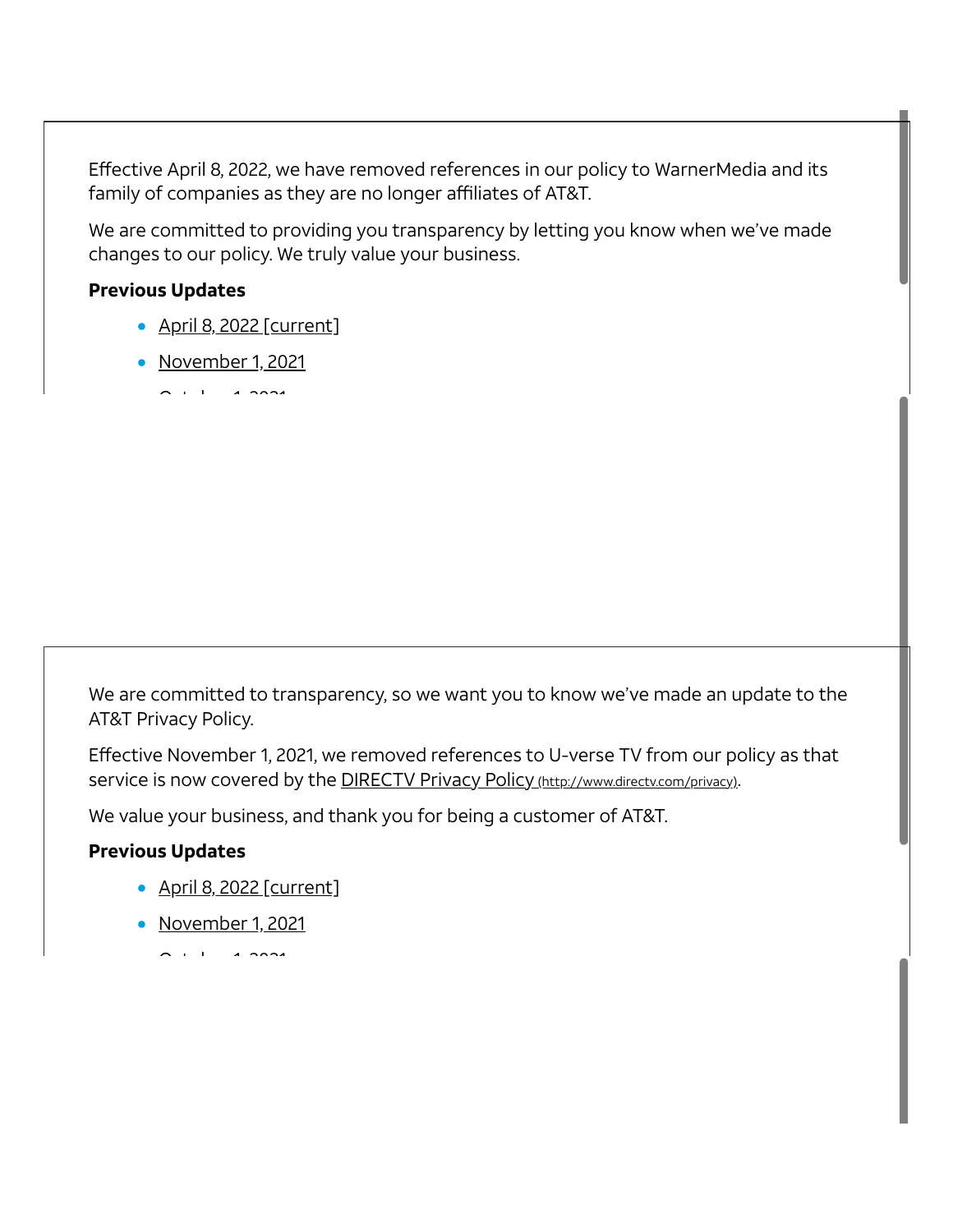## On June 16th, we updated the California Consumer Privacy Act section of our privacy policy.

- We clarified the types of information collected and the purposes for that collection.
- We provided a link to our CCPA Metrics [\(/privacy/StateLawApproach/ccpa](https://about.att.com/privacy/StateLawApproach/ccpa-metrics.html)metrics.html).
- See the prior version of the Privacy Policy [\(/ecms/dam/csr/privacy-redesign/ATT-](https://about.att.com/ecms/dam/csr/privacy-redesign/ATT-PrivacyPolicy-06-19-2020.pdf)PrivacyPolicy-06-19-2020.pdf).

#### Previous Updates

- April 8, 2022 [current]
- November 1, 2021
- $\bigcap_{x} L_x L_x$

In keeping with our commitment to transparency, we want you to know that we've updated parts of the AT&T Privacy Policy. We encourage you to read our full policy [\(/privacy/full\\_privacy\\_policy.html\)](https://about.att.com/privacy/full_privacy_policy.html), but we've summarized the key changes.

On October 1, 2021, the Nevada Privacy law

(https://urldefense.com/v3/\_\_https://legiscan.com/NV/text/SB260/id/2404614/Nevada-2021-SB260-

Enrolled.pdf \_:!!BhdT!mjxoEzBBBOVjX-rcKPrC\_eA\_bsEyHSpCyO9CPCszMDJpS\_nQ1njKKN82uTWxmP3yIRkR4fmr6IQaEzAGhACAlFh3g\$) went into effect, allowing residents of Nevada to ask us not to sell their personal information. To see more, visit Your Choices and Controls [\(/privacy/rights\\_choices.html\)](https://about.att.com/privacy/rights_choices.html).

P i U di U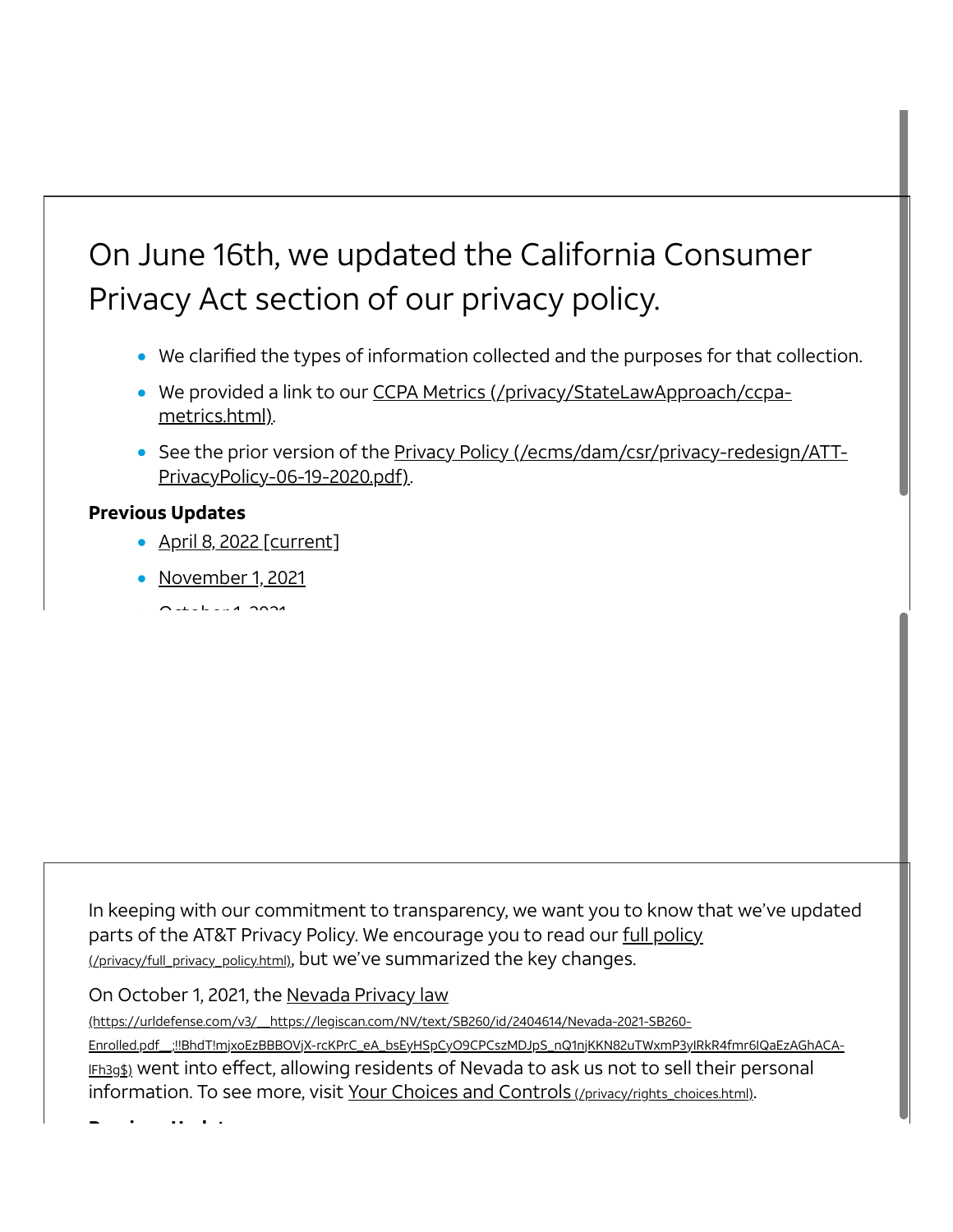#### Previous Updates

- April 8, 2022 [current]
- November 1, 2021

 $\sim$   $\sim$   $\sim$   $\sim$   $\sim$ 

As of August 26, 2021, DIRECTV has its own Privacy Policy [\(https://www.directv.com/privacy/privacy](https://www.directv.com/privacy/privacy-center/)center/).

As of November 1, these additional key changes will take effect for AT&T customers under our revised policy:

- We may collect, use or share biometric information for fraud prevention and security purposes.
- If you opt in to our Enhanced Relevant Advertising program, we may use other information from testing and running our network to make inferences regarding web browsing and videos watched over secure connections to personalize your experience or deliver more relevant marketing messages and offers to you. Keep in mind that we don't access sensitive information or break encryption, and we don't use the content of texts, emails or phone calls for marketing or advertising.
- If we share information with third parties for purposes such as verifying your identity and protecting your financial accounts, you can manage this sharing of information simply by going to Manage Privacy Choices [\(http://www.att.com/cmpchoice\).](http://www.att.com/cmpchoice)

We are committed to keeping your information secure, as well as providing you with Choices and Controls for how your information is used. You can visit the Choices and Controls [\(/privacy/rights\\_choices.html\)](https://about.att.com/privacy/rights_choices.html) section of our [Privacy](https://about.att.com/privacy.html) Center(/privacy.html) at any time to adjust your settings. Your service is not affected by these changes, and your continued use of our services indicates your acceptance of these changes.

We value your business, and thank you for being a customer of AT&T.